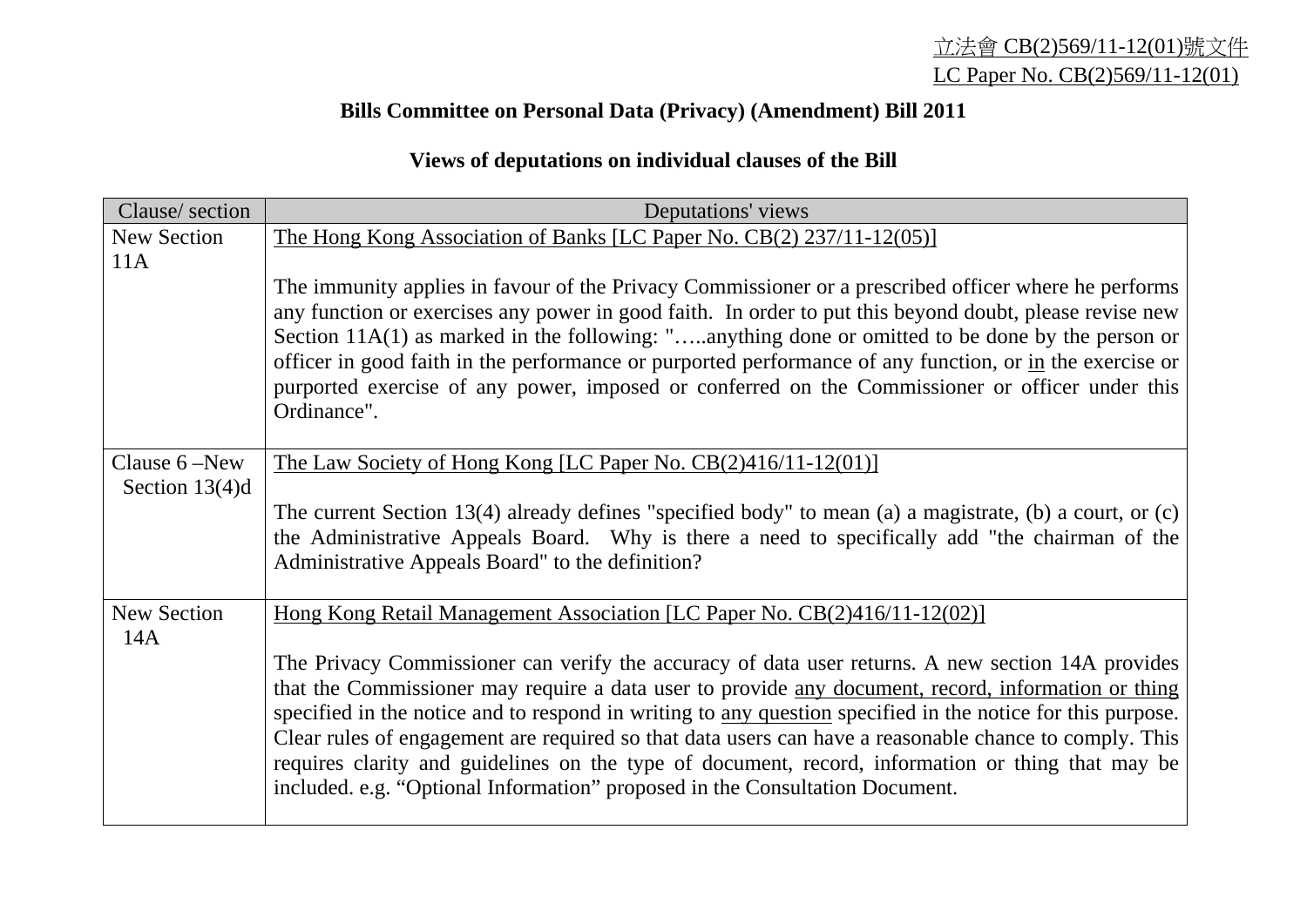| Clause/section   | Deputations' views                                                                                                                                                                            |
|------------------|-----------------------------------------------------------------------------------------------------------------------------------------------------------------------------------------------|
| Clause 8 --New   | The Law Society of Hong Kong [LC Paper No. CB(2)416/11-12(01)]                                                                                                                                |
| Section $14A(6)$ |                                                                                                                                                                                               |
|                  | The new Section 14A provides for notices to be given by the Privacy Commissioner in subsections (1)                                                                                           |
|                  | and (4). The offence in subsection (6) should be extended to cover the notice given by the<br>Commissioner in subsection (4). Accordingly, the new Section 14A(6) should be revised to read:- |
|                  |                                                                                                                                                                                               |
|                  | "(6)<br>A person who, in purported compliance with a notice under subsection $(1)$ or $(4)$ , knowingly                                                                                       |
|                  | or recklessly provides any document, record, information or thing, or any response to any                                                                                                     |
|                  | question, which is false or misleading in a material particular, commits an offence and is<br>liable on conviction to a fine at level 3 and to imprisonment for 6 months."                    |
|                  |                                                                                                                                                                                               |
|                  | The Hong Kong Association of Banks [LC Paper No. CB(2) 237/11-12(05)]                                                                                                                         |
|                  | It is appropriate to maintain status quo and rely on the existing Section $64(1)$ of the Personal Data<br>1.                                                                                  |
|                  | (Privacy) Ordinance ("PDPO") which makes it an offence for a data user knowingly or recklessly                                                                                                |
|                  | to supply false or misleading information to the Privacy Commissioner. A similar mechanism                                                                                                    |
|                  | applies under the Banking Ordinance and the Securities and Futures and Ordinance.                                                                                                             |
|                  | In any event, new Section 14A should expressly provide for the power to be exercised by the<br>2.                                                                                             |
|                  | Privacy Commissioner in a reasonable manner. The power conferred on the Hong Kong Monetary                                                                                                    |
|                  | Authority and the Securities and Futures Commission to require production of documents or                                                                                                     |
|                  | information by relevant persons for the purposes of performing their regulatory functions                                                                                                     |
|                  | (including conducting investigations) is subject to similar reasonableness requirement. The Privacy<br>Commissioner should be subject to the same reasonableness requirement as the financial |
|                  | regulators. A reasonableness requirement is incorporated in respect of the Privacy Commissioner's                                                                                             |
|                  | power under Section 15(3) of the PDPO.                                                                                                                                                        |
|                  |                                                                                                                                                                                               |
|                  | Further, the exemption from compliance specified in new Section $14A(3)$ is too narrow.                                                                                                       |
|                  | Accordingly, new Section 14A should be revised as marked below:<br>3.                                                                                                                         |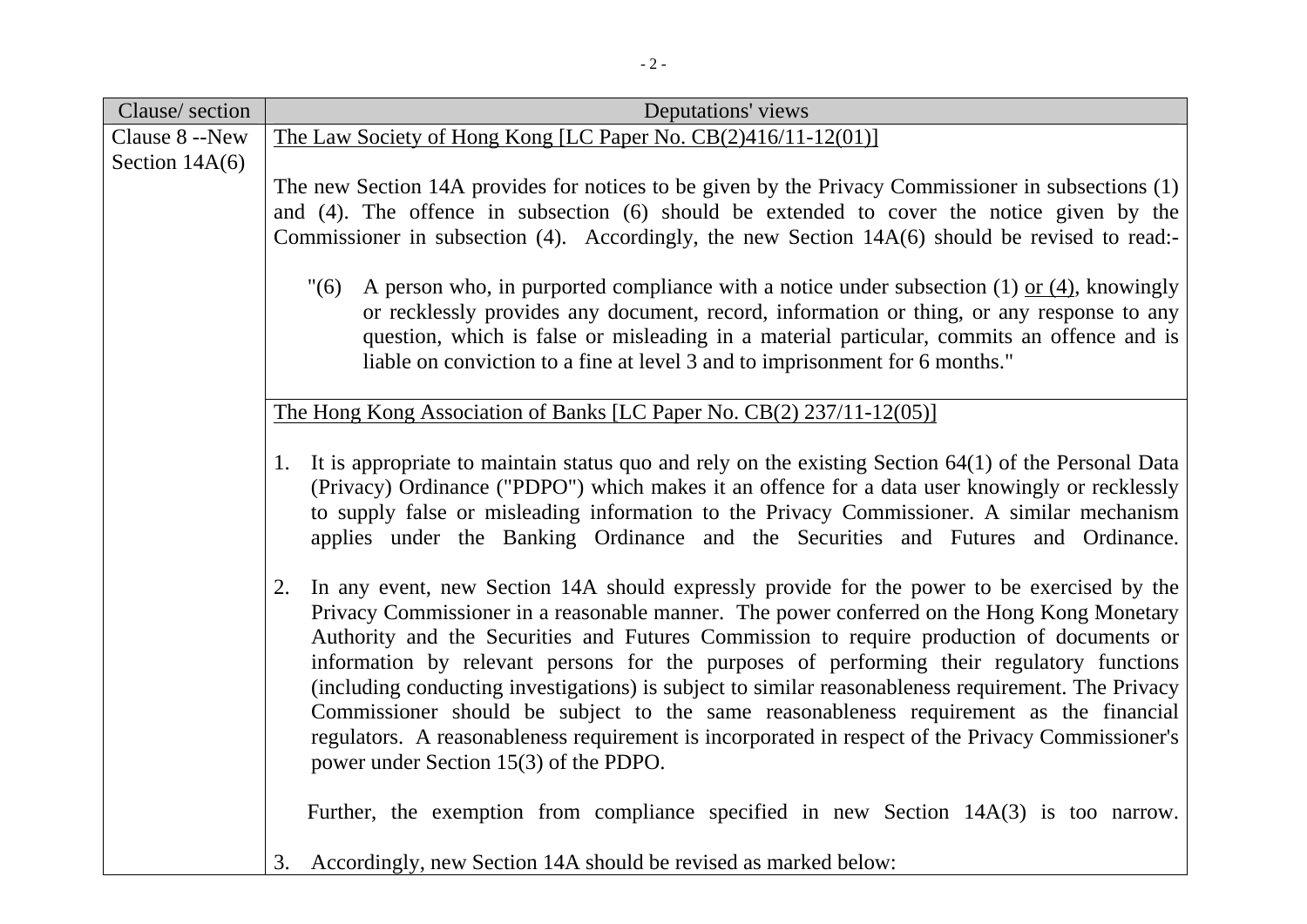| Clause/section |     | Deputations' views                                                                                                                                                                                                                                                                                                                                                                                                               |
|----------------|-----|----------------------------------------------------------------------------------------------------------------------------------------------------------------------------------------------------------------------------------------------------------------------------------------------------------------------------------------------------------------------------------------------------------------------------------|
|                | (1) | For the purpose of verifying the accuracy of information in a data user return<br>submitted under section 14, the Commissioner may, by written notice, require any of<br>the persons specified in subsection $(2)$ –                                                                                                                                                                                                             |
|                |     | to provide any document, record, information or thing reasonably specified in<br>(a)<br>the notice; and                                                                                                                                                                                                                                                                                                                          |
|                |     | (b)<br>to respond in writing to any question reasonably specified in the notice, which<br>the Commissioner has reasonable grounds to believe to be relevant for the<br>purpose of verifying the accuracy of information in a data user return submitted<br>under section 14.                                                                                                                                                     |
|                | (2) | The persons are $-$                                                                                                                                                                                                                                                                                                                                                                                                              |
|                |     | the data user; and<br>(a)                                                                                                                                                                                                                                                                                                                                                                                                        |
|                |     | any other person whom the Commissioner has reasonable grounds to believe<br>(b)<br>may be able to assist in verifying any information in the data user return.                                                                                                                                                                                                                                                                   |
|                | (3) | A person on whom a notice is served under subsection (1) may refuse to provide any<br>document, record, information or thing, or any response to any question, specified in<br>the notice, if the person is permitted, entitled or obliged under this or any other<br>Ordinance, any legal or regulatory requirement or any direction or order of any<br>regulatory authority or court to which that person is subject to do so. |
|                | (4) | If, having regard to any document, record, information or thing, or any response to any<br>question, provided under subsection (1), the Commissioner reasonably considers that<br>any information in a data user return is inaccurate, the Commissioner may, by written<br>notice, require the data user to correct the information in the data user return.                                                                     |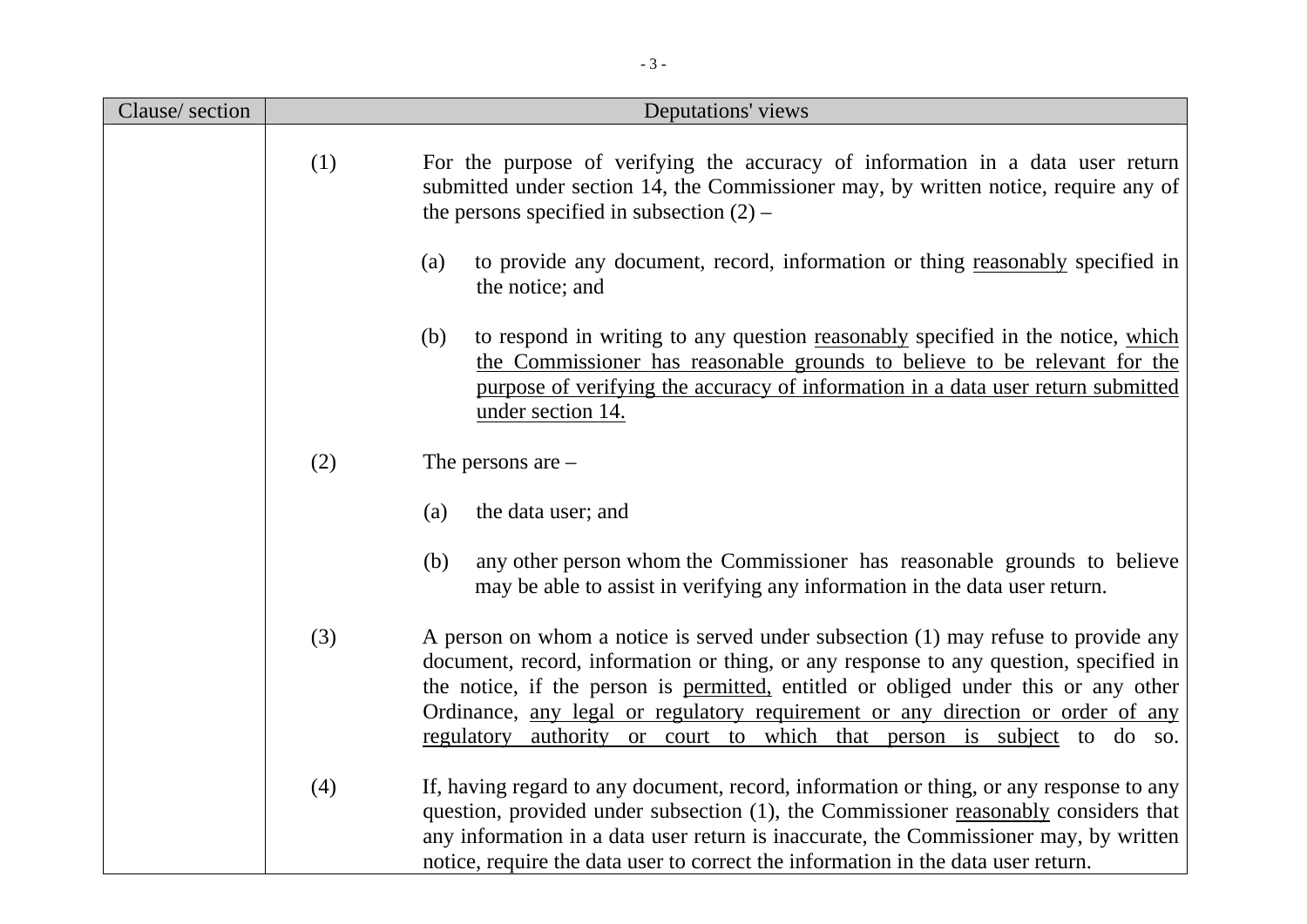| Clause/section     |      | Deputations' views                                                                                                                                                                                                                                                                                                                                             |  |
|--------------------|------|----------------------------------------------------------------------------------------------------------------------------------------------------------------------------------------------------------------------------------------------------------------------------------------------------------------------------------------------------------------|--|
|                    | (5)  | Subject to subsection $(3)$ , a person on whom a notice is served under subsection $(1)$ or<br>(4) must comply with the requirement within the period reasonably specified in the<br>notice.                                                                                                                                                                   |  |
|                    | (6)  | A person who, in purported compliance with a notice under subsection (1), knowingly<br>or recklessly provides any document, record, information or thing, or any response to<br>any question, which is false or misleading in a material particular, commits an offence<br>and is liable on conviction to a fine at level 3 and to imprisonment for 6 months." |  |
| Clause 11 -New     |      | The Law Society of Hong Kong [LC Paper No. CB(2)416/11-12(01)]                                                                                                                                                                                                                                                                                                 |  |
| Section $18(5)$    |      | The <i>mens rea</i> for the new offence should be "knowingly or recklessly", like other offences under<br>the Ordinance. Accordingly, it is suggested that the new Section 18(5) should be revised to read:-                                                                                                                                                   |  |
|                    | "(5) | A person commits an offence if the person, in a data access request, knowingly or<br>recklessly, supplies any information which is false or is leading in a material particular<br>for the purposes of having the data user –                                                                                                                                  |  |
|                    | (a)  | informing the person whether the data user holds any personal data which is the subject<br>of the request; and                                                                                                                                                                                                                                                 |  |
|                    | (b)  | if applicable, supplying a copy of the data."                                                                                                                                                                                                                                                                                                                  |  |
| <b>New Section</b> |      | <u>The Hong Kong Association of Banks [LC Paper No. CB(2) 237/11-12(05)]</u>                                                                                                                                                                                                                                                                                   |  |
| 20(3)(ea)          |      | New Section 20(3) should be revised as marked below:                                                                                                                                                                                                                                                                                                           |  |
|                    |      | "(ea) the data user is permitted, entitled or obliged under this or any other Ordinance, any legal or                                                                                                                                                                                                                                                          |  |
|                    |      | regulatory requirement or any direction or order of any regulatory authority or court to which the data                                                                                                                                                                                                                                                        |  |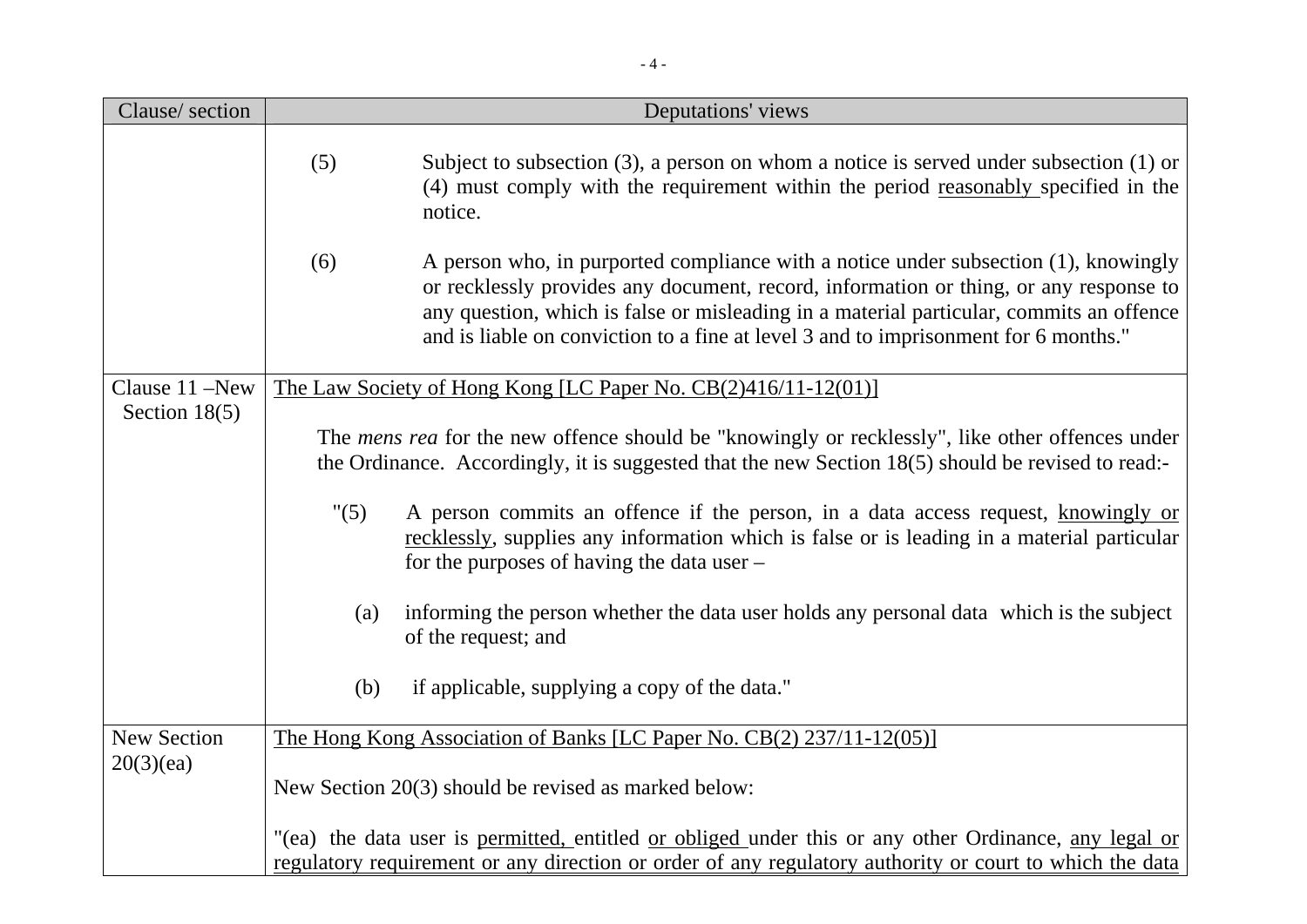| Clause/section              | <b>Deputations'</b> views                                                                                                                                                                                                                                                                                                                                                                                                                                                                             |
|-----------------------------|-------------------------------------------------------------------------------------------------------------------------------------------------------------------------------------------------------------------------------------------------------------------------------------------------------------------------------------------------------------------------------------------------------------------------------------------------------------------------------------------------------|
|                             | user is subject not to disclose the personal data which is the subject of the request; or"                                                                                                                                                                                                                                                                                                                                                                                                            |
| <b>New Section</b><br>20(5) | The Hong Kong Association of Banks [LC Paper No. CB(2) 237/11-12(05)]                                                                                                                                                                                                                                                                                                                                                                                                                                 |
|                             | Please revise new Section $20(5)(a)$ as marked in the following: ",whether a data user is permitted,<br>required or entitled to refuse to comply with a data access request".                                                                                                                                                                                                                                                                                                                         |
| Clause 17 New<br>Section 26 | The Law Society of Hong Kong [LC Paper No. CB(2)416/11-12(01)]                                                                                                                                                                                                                                                                                                                                                                                                                                        |
|                             | Erasure of data is subject to practical limits, for example, in the case of shared servers or cloud<br>computing. Further, recovery of erased data is possible unless the disk holding the data is physically<br>destroyed – and frequently it is not possible to destroy a disk because it also contains other data. We<br>welcome the proposed substitution of "must take all practicable steps to" in Section 26(1) and Section<br>$26(2)(a)$ . Accordingly, we suggest the following amendments:- |
|                             | Section $26(1)$                                                                                                                                                                                                                                                                                                                                                                                                                                                                                       |
|                             | Repeal "shall" and substitute "must take all practicable steps, having regard to practical and<br>technological limitations the data user faces, to"                                                                                                                                                                                                                                                                                                                                                  |
|                             | Section $26(2)(a)$<br>Repeal "shall" and substitute "must take all practicable steps, having regard to practical and<br>technological limitations the data user faces, to"                                                                                                                                                                                                                                                                                                                            |
| Clause 18 –New              | <u>The Law Society of Hong Kong [LC Paper No. CB(2)416/11-12(01)]</u>                                                                                                                                                                                                                                                                                                                                                                                                                                 |
| Section $31(4)$             | The <i>mens rea</i> for the new offence should be "knowingly or recklessly", like other offences under the<br>Ordinance. Accordingly, it is suggested that the new Section 31(4) should be revised to read:-                                                                                                                                                                                                                                                                                          |
|                             | "(4) A data user who, in a matching procedure request made under subsection (1), knowingly or                                                                                                                                                                                                                                                                                                                                                                                                         |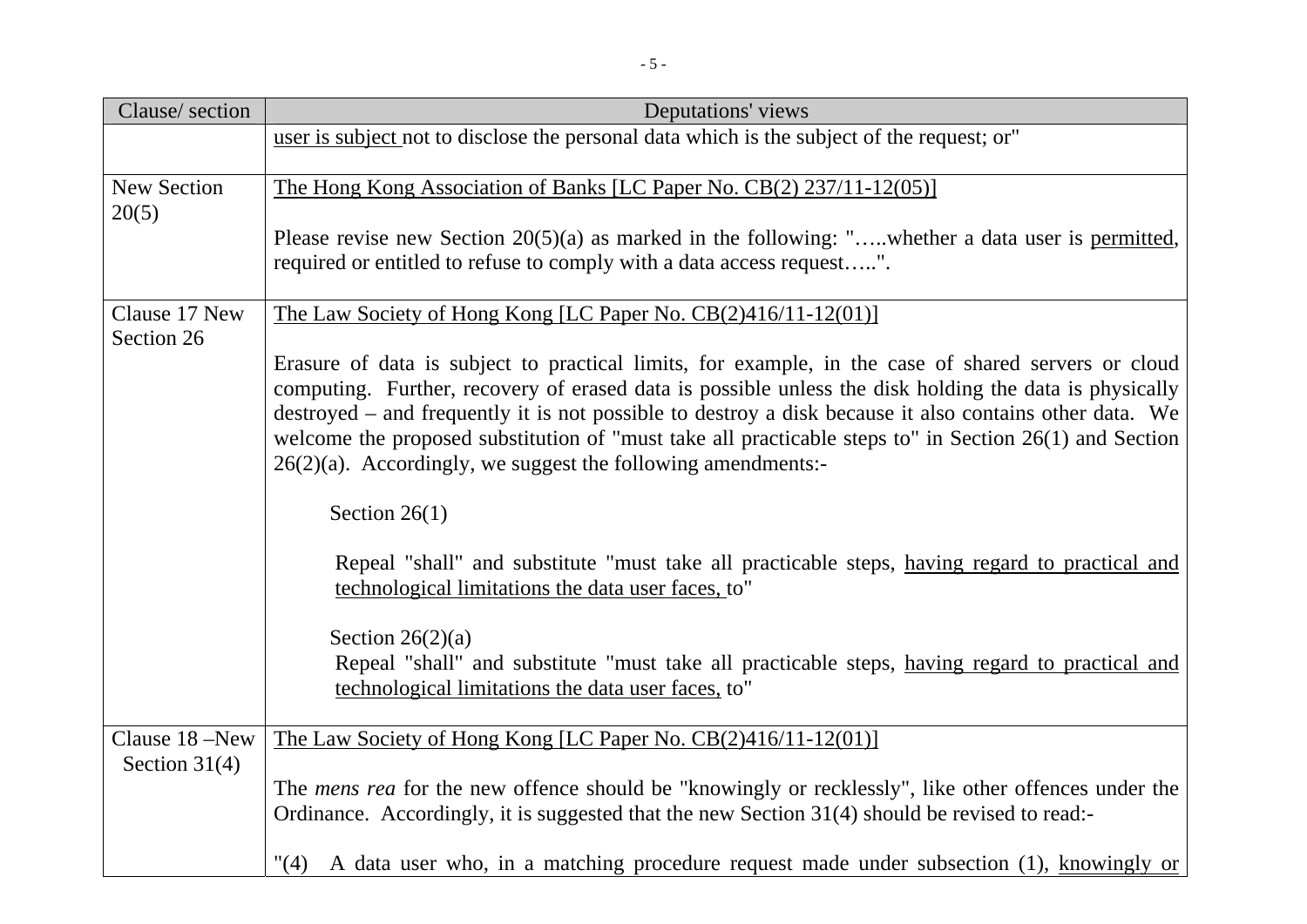| Clause/section  | Deputations' views                                                                                                                                                                                                                                                                                                                                  |
|-----------------|-----------------------------------------------------------------------------------------------------------------------------------------------------------------------------------------------------------------------------------------------------------------------------------------------------------------------------------------------------|
|                 | recklessly, supplies any information which is false or misleading in a material particular for the purpose<br>of obtaining the Commissioner's consent to the carrying out of the<br>matching procedure to which the<br>request relates, commits an offence and is liable on conviction to a fine at level 3 and to imprisonment<br>for 6 months."   |
|                 |                                                                                                                                                                                                                                                                                                                                                     |
| Section $32(5)$ | The Hong Kong Association of Banks [LC Paper No. CB(2) 237/11-12(05)]                                                                                                                                                                                                                                                                               |
|                 | This point is new and was not covered in the consultation. The proposed new Section $32(5)$ should be<br>considered carefully as it provides that a data user commits an offence if it contravenes any condition<br>subject to which the Privacy Commissioner consents to its matching procedure request.                                           |
|                 | The usual consequence for breaching a condition subject to which a consent or approval is given is the<br>suspension or revocation of the relevant consent or approval. That may, in turn, result in the<br>commission of an offence if the person to whom the consent or approval was given continued to act<br>without valid consent or approval. |
|                 | It is appropriate to adopt the usual consequence in this case and we would suggest revising Section<br>32(5) as marked below:                                                                                                                                                                                                                       |
|                 | "(5) The Commissioner may suspend or revoke any consent given in a notice under subsection<br>$(1)(b)(i)$ if a A requestor who carries out a matching procedure in contravention of any conditions<br>specified in that a notice under subsection $(1)(b)(i)$ commits an offence and is liable on conviction to a<br>find at level 3.".             |
|                 | Even if our suggestion is not accepted, the new Section $32(5)$ should be revised for the sake of clarity as<br>marked below:                                                                                                                                                                                                                       |
|                 | A requestor who carries out a matching procedure in contravention of contravenes any conditions<br>"(5)<br>specified in a notice under subsection $(1)(b)(i)$ commits an offence and is liable on conviction to a fine<br>a level 3.".                                                                                                              |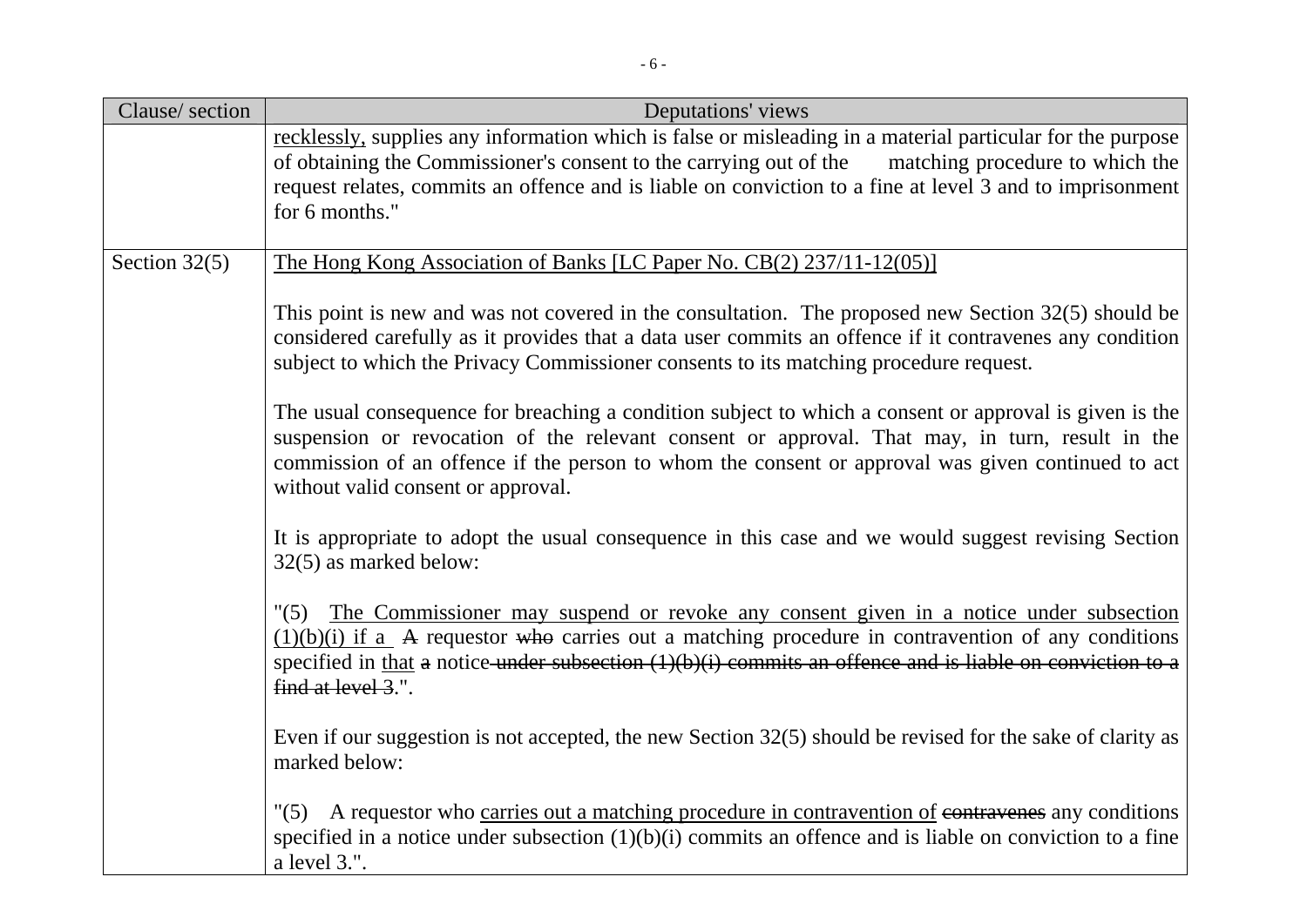| Clause/section     | Deputations' views                                                                                                                                                                                             |
|--------------------|----------------------------------------------------------------------------------------------------------------------------------------------------------------------------------------------------------------|
| Clause $21 -$      | The Law Society of Hong Kong [LC Paper No. CB(2)416/11-12(01)]                                                                                                                                                 |
| <b>New Section</b> |                                                                                                                                                                                                                |
| 35A                | The definition of "sell" should not be limited to "gain in money or other property", for there may be                                                                                                          |
|                    | intangible gains such as business opportunity, business relationship, etc. which may cause a data user                                                                                                         |
|                    | to provide the data to another person. Accordingly we suggest that the definition of "sell" be amended<br>$\text{to}$ :                                                                                        |
|                    |                                                                                                                                                                                                                |
|                    | "sell (售賣), in relation to personal data, means to provide the data to a person for gain in money                                                                                                              |
|                    | or other property or other tangible or intangible benefit, irrespective of whether -                                                                                                                           |
|                    |                                                                                                                                                                                                                |
|                    | the gain is contingent on any conditions; or<br>(a)                                                                                                                                                            |
|                    |                                                                                                                                                                                                                |
|                    | the provider retains possession of the data.<br>(b)                                                                                                                                                            |
|                    |                                                                                                                                                                                                                |
|                    | Hong Kong Retail Management Association [LC Paper No. CB(2)416/11-12(02)]                                                                                                                                      |
|                    | The definition of "sell" means to provide data to a person for "gain in money or other property". We are                                                                                                       |
|                    | concerned that the inclusion of the words "other property" in the definition of "sell" makes the                                                                                                               |
|                    | definition too broad and that it may inadvertently prevent standard business practices. For example,                                                                                                           |
|                    | many promotions involve many parties (such as retailers/banks), and such promotions are designed to                                                                                                            |
|                    | provide some "gain" or benefits to the participants.                                                                                                                                                           |
|                    |                                                                                                                                                                                                                |
| Clause 21 –New     | Hong Kong Retail Management Association [LC Paper No. CB(2)416/11-12(02)]                                                                                                                                      |
| Section 35B        |                                                                                                                                                                                                                |
|                    | It is not clear how section 35B (sale of personal data) can be distinguished from section 35N provision                                                                                                        |
|                    | (otherwise than by sale) of personal data to persons for use in direct marketing. For example section<br>35N provides that "a data user who intends to provide, otherwise than by sale, any personal data of a |
|                    | data subject to a person for use in direct marketing for that person's own purposes must take the action                                                                                                       |
|                    | specified in subsection (3)." What is the meaning of "for that person's own purposes" and is for "gain"                                                                                                        |
|                    | in money or other property" relevant? We recommend that this should be clarified.                                                                                                                              |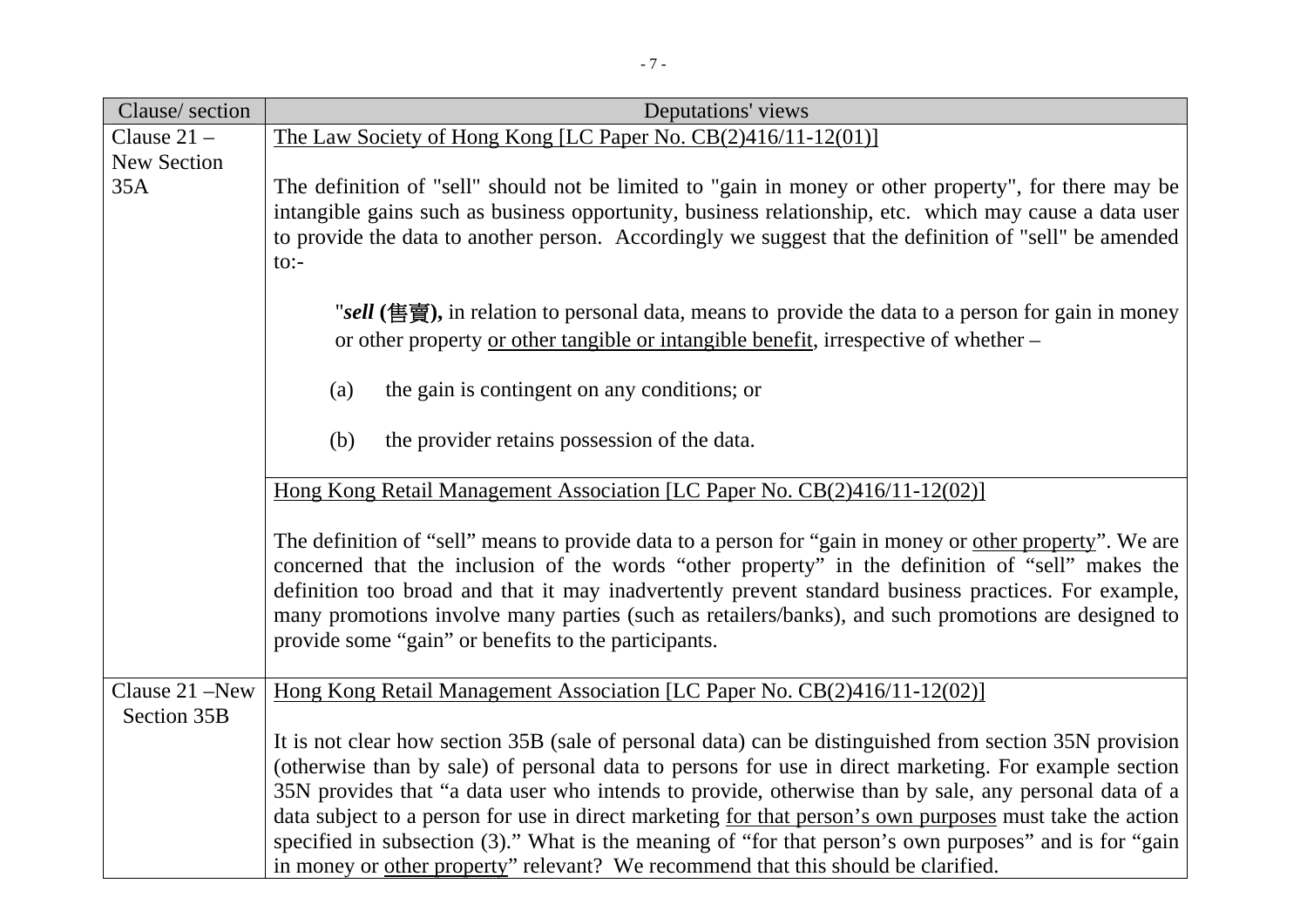| Clause/section | Deputations' views                                                                                                                                                                                                                                                                                                                                                                                     |
|----------------|--------------------------------------------------------------------------------------------------------------------------------------------------------------------------------------------------------------------------------------------------------------------------------------------------------------------------------------------------------------------------------------------------------|
|                | The Law Society of Hong Kong [LC Paper No. $CB(2)416/11-12(01)$ ]                                                                                                                                                                                                                                                                                                                                      |
|                | The response facility in the new Section 35B(4) should correspond with the information to be provided<br>with the data user under the new Section $35B(3)(a)$ . The information and response facility provided<br>under the new Section 35B(3) should be easily readable and easily understandable by the data subject.<br>Accordingly, we suggest the following amendment to the new Section 35B(4):- |
|                | A response facility under subsection 3(b) may provide means that allow a data subject to<br>"(4)<br>indicate in writing whether the data subject objects to the intended sale, with reference to –                                                                                                                                                                                                     |
|                | any specified kind of data to be used;<br>(a)                                                                                                                                                                                                                                                                                                                                                          |
|                | (b)<br>any specified class of persons to which the data is to be sold; or                                                                                                                                                                                                                                                                                                                              |
|                | any specified class of marketing subjects in relation to which the data is to be used,<br>(c)<br>if applicable.                                                                                                                                                                                                                                                                                        |
|                | The information and response facility provided under subsection (3) must be presented in a<br>(5)<br>manner that is easily readable and easily understandable by the data subject."                                                                                                                                                                                                                    |
|                | The Hong Kong Association of Banks [LC Paper No. CB(2) 237/11-12(05)]                                                                                                                                                                                                                                                                                                                                  |
|                | We propose the changes marked below for clarity and practicability:                                                                                                                                                                                                                                                                                                                                    |
|                | 1. Section $35B(3)$<br>The data user must <u>take all practicable steps to</u> provide the data subject with";<br>"(3)                                                                                                                                                                                                                                                                                 |
|                | 2. Section $35B(3)(b)$<br>" $(b)$<br>a response facility through which the data subject may  objects to the intended sale.";                                                                                                                                                                                                                                                                           |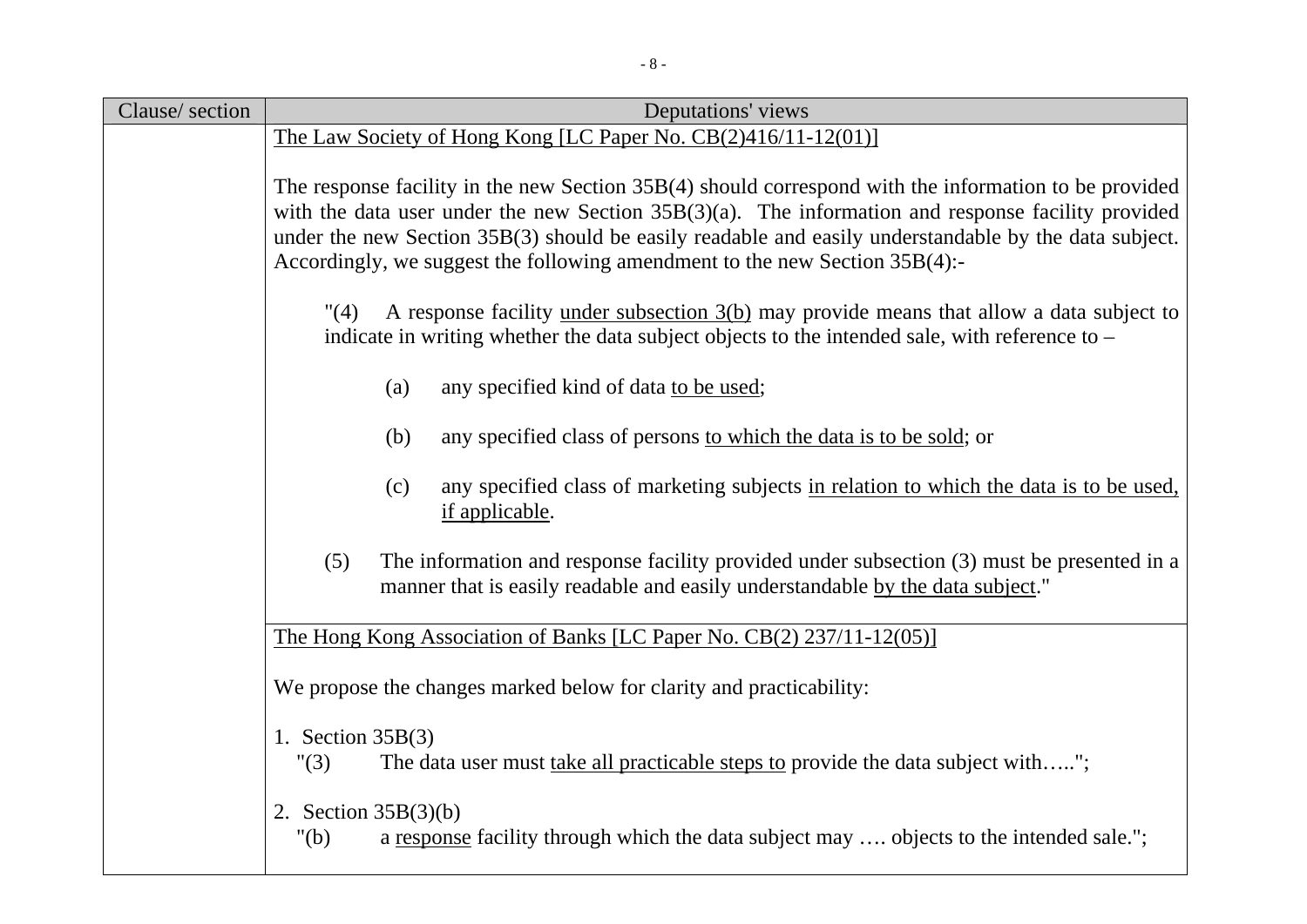| Clause/section                | Deputations' views                                                                                                                                                                                                                                                                                                                                                                                                                                                                                                                                 |
|-------------------------------|----------------------------------------------------------------------------------------------------------------------------------------------------------------------------------------------------------------------------------------------------------------------------------------------------------------------------------------------------------------------------------------------------------------------------------------------------------------------------------------------------------------------------------------------------|
|                               | 3. Section $35B(5)$<br>"(5)<br>The information and response facility provided under subsection (3) must be presented in a<br>manner that is easily readable and easily understandable by the standards of a reasonable,<br>average person.";                                                                                                                                                                                                                                                                                                       |
|                               | 4. Section $35B(7)$<br>In any proceedings for an offence under subsection (6), it is a defence for the data user<br>"(7)<br>charged to prove that the data user took all practicable steps reasonable precautions and<br>exercised all due diligence to avoid the commission of the offence.";                                                                                                                                                                                                                                                     |
| Clause 21 -New<br>Section 35C | The Law Society of Hong Kong [LC Paper No. CB(2)416/11-12(01)]<br>The commercial reality nowadays is that it is very common for businesses to set up special purpose<br>vehicles to carry out particular segments of the business. For example, a bank may set up a subsidiary<br>to carry out credit card business, and another subsidiary to carry out insurance business, etc. It is<br>suggested that an "intra-group exemption" be written into the new Section 35C to allow flexibility for<br>transfer of data within a group of companies. |
|                               | The Hong Kong Association of Banks [LC Paper No. CB(2) 237/11-12(05)]<br>Section $35C(3)$<br>"(3)<br>A data subject may indicate whether the data subject objects to a sale of personal data<br>through the response facility or other means as the data user may reasonably specify.";<br>Section $35C(5)$<br>The wording describing the defence in the above revised in the same manner as set out in<br>the proposed changes for Section 35B(7).                                                                                                |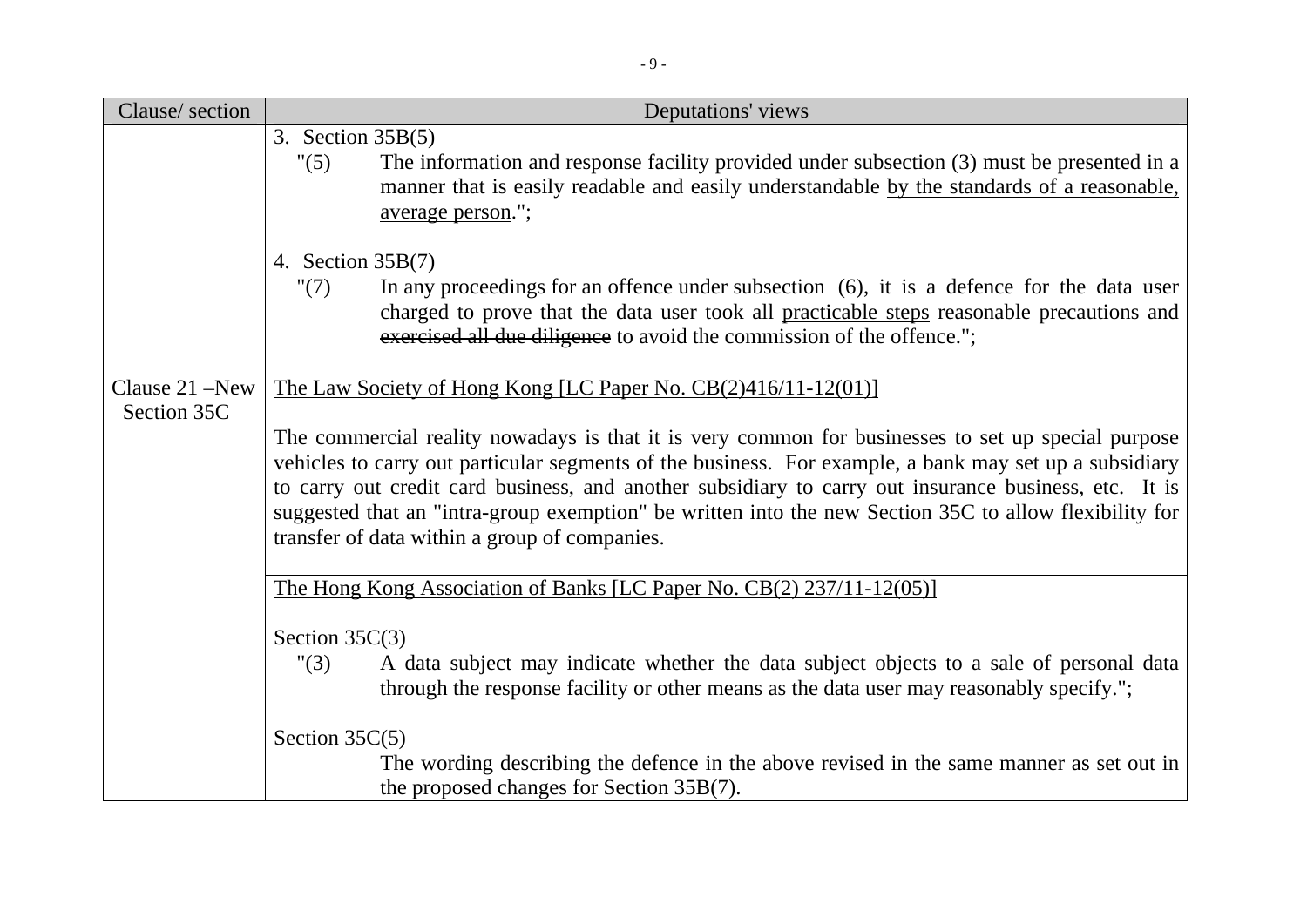| Clause/section | Deputations' views                                                                                                                                                                                                                                                                                                                                                                                              |
|----------------|-----------------------------------------------------------------------------------------------------------------------------------------------------------------------------------------------------------------------------------------------------------------------------------------------------------------------------------------------------------------------------------------------------------------|
| Section 35D    | The Hong Kong Association of Banks [LC Paper No. CB(2) 237/11-12(05)]                                                                                                                                                                                                                                                                                                                                           |
|                | Section $35D(1)$<br>"(1)<br>the data subject may subsequently object to such sale by sending a written notification<br>to the data user through the response facility or other means as the data user may<br>reasonably specify.";                                                                                                                                                                              |
|                | Section $35D(3)$                                                                                                                                                                                                                                                                                                                                                                                                |
|                | "(3)<br>A data user must, without charge to a data subject, comply with the requirement specified<br>in a notification from the data subject under subsection (1). For the avoidance of doubt, a<br>data user is deemed to have complied with this subsection (3) if the data user does more<br>than the data subject specified in the notification."; and                                                      |
|                | Section $35D(7)$                                                                                                                                                                                                                                                                                                                                                                                                |
|                | The wording describing the defence in the above sections should be revised in the same<br>manner as set out in the proposed changes for section 35B(7).                                                                                                                                                                                                                                                         |
|                | We would also take this opportunity to re-iterate our strong support for an opt-out approach over an<br>opt-in approach having regard to the major shortcomings of an opt-in approach as set out below:                                                                                                                                                                                                         |
|                | data subjects must actively engage in an opt-in approach. This approach may not work for data<br>(i)<br>subjects who prefer a hassle-free approach. Other data subjects may fail to respond for other<br>reasons including that they may not understand the opt-in approach and confirmation process;                                                                                                           |
|                | an opt-in approach which provides for data subjects to opt-in on a case-by-case basis or a<br>(ii)<br>complicated opt-in approach does not serve the interest of data subjects. If the model is not user-<br>friendly, data subjects may not react to it and there is a further risk of desensitizing data subjects<br>if they are bombarded with opt-in requests thereby rendering the initiative ineffective; |
|                | (iii)<br>requiring data subjects to opt-in on a case-by-case basis will be overly burdensome on data users                                                                                                                                                                                                                                                                                                      |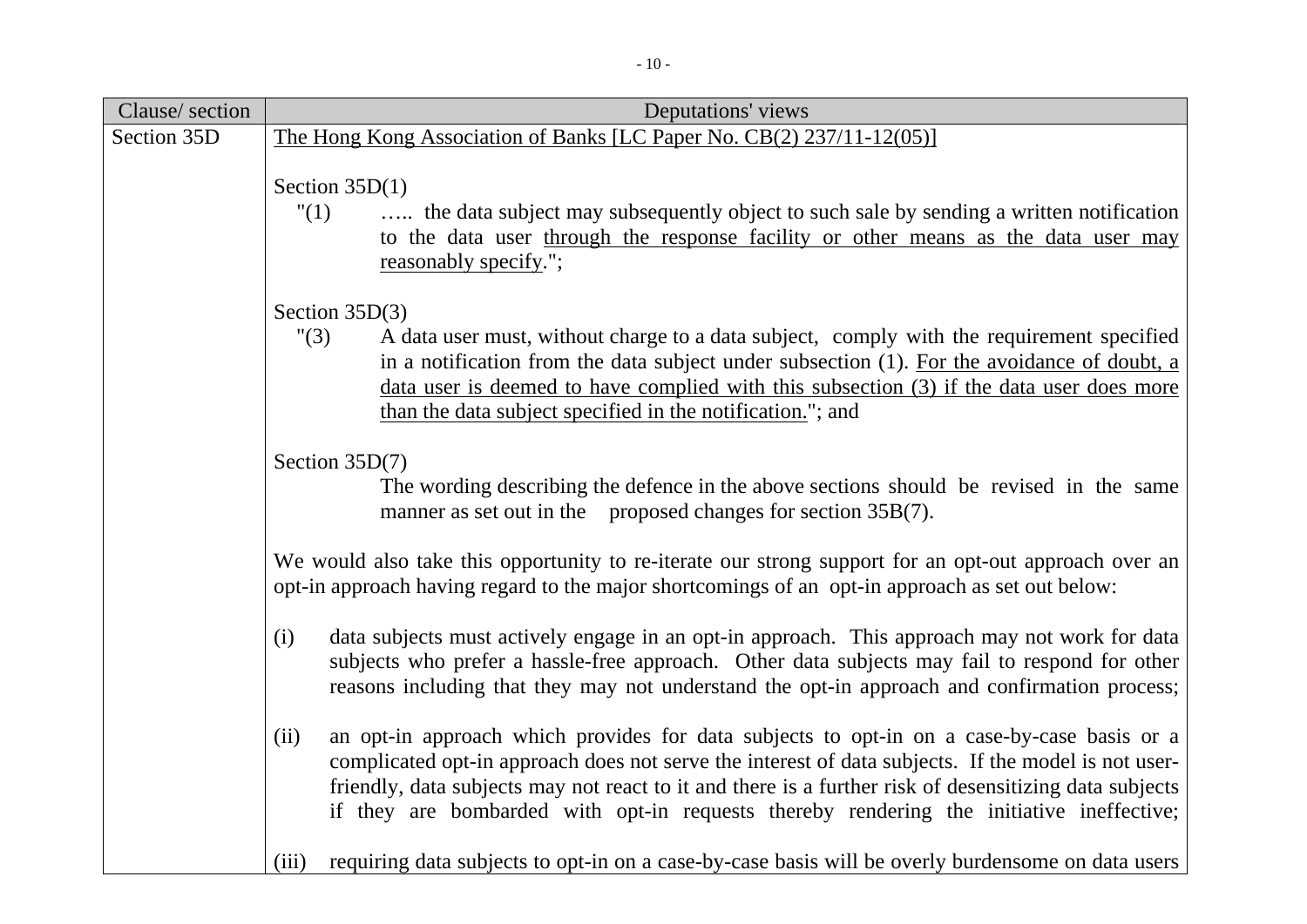| Clause/section | Deputations' views                                                                                                                                                                                                                                                               |
|----------------|----------------------------------------------------------------------------------------------------------------------------------------------------------------------------------------------------------------------------------------------------------------------------------|
|                | and impossible to administer and upkeep in practice; and                                                                                                                                                                                                                         |
|                | the brunt of the opt-in requirement will be borne by data users especially if the requirement<br>(iv)<br>applies with retrospective effect to personal data already collected from data subjects. This will<br>create an unbearable burden on costs and resources on data users. |
|                | Further, giving data subjects the right to opt-out any time should afford sufficient and appropriate<br>protection to data subject.                                                                                                                                              |
| Section 35F    | Hong Kong Retail Management Association [LC Paper No. CB(2)416/11-12(02)]                                                                                                                                                                                                        |
|                | Section 35F allows the Chief Executive to grant exemptions conditionally or unconditionally to any<br>class of data user or any kind of personal data. We recommend that criteria should be set out to make it<br>clear in what circumstances the powers should be exercised.    |
| Clause 21 –New | The Law Society of Hong Kong [LC Paper No. CB(2)416/11-12(01)]                                                                                                                                                                                                                   |
| Section 35G    | As circumstances of society may change and there may be need to expand the "exceptions" to<br>application of the new Division 3, it is suggested that a further exception be added to the new Section<br>35G. Accordingly, we suggest the following amendment:-                  |
|                | "35G Application                                                                                                                                                                                                                                                                 |
|                | This Division does not apply in relation to the offering, or advertising of the availability, of $-$                                                                                                                                                                             |
|                | social services run, subvented or subsidized by the Social Welfare Department;<br>(a)                                                                                                                                                                                            |
|                | health care services provided by the Hospital Authority or Department of Health; or<br>(b)                                                                                                                                                                                       |
|                | any other social or health care services which, if not provided, would be likely to cause<br>(c)                                                                                                                                                                                 |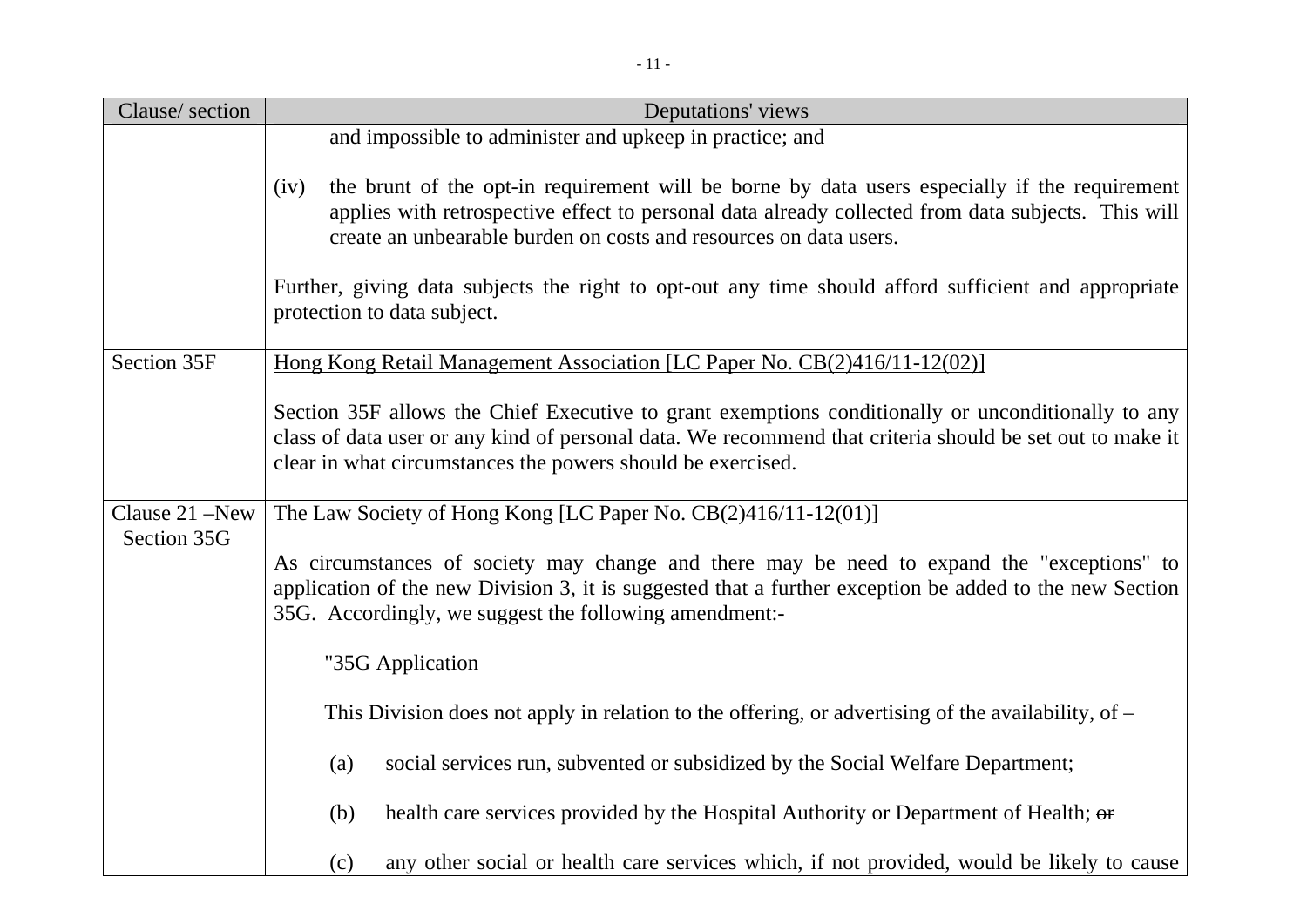| Clause/section  | Deputations' views                                                                                                                                                                                                                                                                                                                                                                                              |  |  |
|-----------------|-----------------------------------------------------------------------------------------------------------------------------------------------------------------------------------------------------------------------------------------------------------------------------------------------------------------------------------------------------------------------------------------------------------------|--|--|
|                 | serious harm to the physical or mental health of -                                                                                                                                                                                                                                                                                                                                                              |  |  |
|                 | the person to whom the services are intended to be provided; or<br>(i)                                                                                                                                                                                                                                                                                                                                          |  |  |
|                 | (ii) any other individual $\pm$ ; or                                                                                                                                                                                                                                                                                                                                                                            |  |  |
|                 | (d)<br>any other circumstances specified by the Commissioner from time to time.                                                                                                                                                                                                                                                                                                                                 |  |  |
| Sections 35G to | The Hong Kong Association of Banks [LC Paper No. CB(2) 237/11-12(05)]                                                                                                                                                                                                                                                                                                                                           |  |  |
| 35Q             | We propose to make corresponding changes to Sections 35H, 35J, 35K, 35L(4), 35N, 35O and 35P as<br>set out above in relation to Sections 35B to 35F.                                                                                                                                                                                                                                                            |  |  |
|                 | We repeat our views above regarding the opt-out approach. We would also like to add that in the case<br>of Hong Kong Association of Banks member banks, in conducting direct marketing for the first time,<br>they will remind customers of their rights to opt-out and provide convenient channels (such as<br>visiting branches, by e-mail or phone) for the customers to perform the opt-out request.        |  |  |
| Clause 21 New   | The Law Society of Hong Kong [LC Paper No. CB(2)416/11-12(01)]                                                                                                                                                                                                                                                                                                                                                  |  |  |
| Section 35H     | The response facility in the new Section 35H(4) should correspond with the information to be provided<br>with the data user under the new Section $35H(3)(a)$ . The information and response facility provided<br>under the new Section 35H(3) should be easily readable and easily understandable by the data subject.<br>Accordingly, we suggest the following amendments to the new Section 35H(4) and (5):- |  |  |
|                 | "(4)<br>A response facility <u>under subsection <math>3(b)</math></u> may provide means that allow a data subject to<br>indicate in writing whether the data subject objects to the intended use, with reference to –                                                                                                                                                                                           |  |  |
|                 | any specified kind of data to be used; or<br>(a)                                                                                                                                                                                                                                                                                                                                                                |  |  |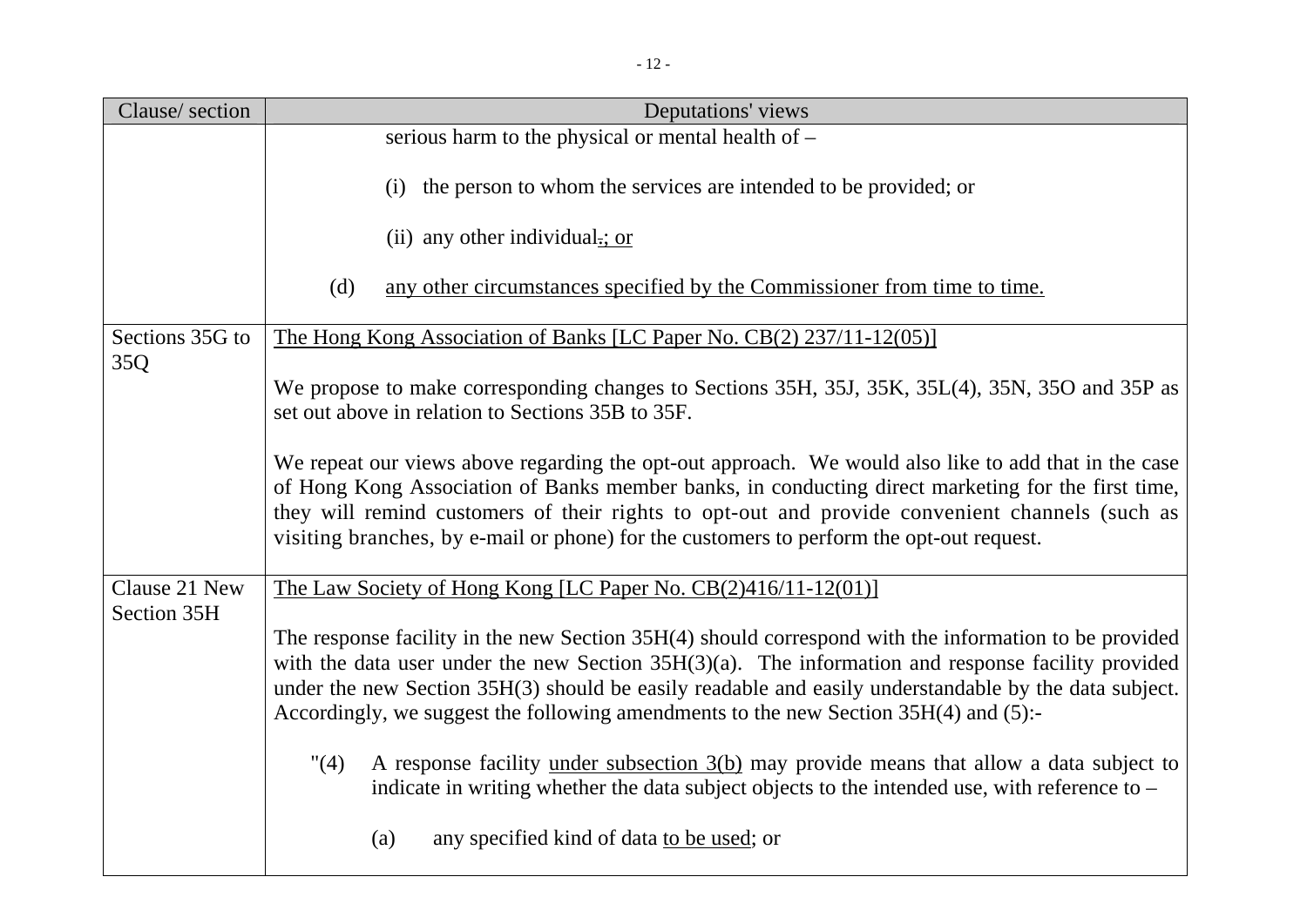| Clause/section | Deputations' views                                                                                                                                                                                                                                                                                                                                                                                                                                                                                                                                                                                                                           |
|----------------|----------------------------------------------------------------------------------------------------------------------------------------------------------------------------------------------------------------------------------------------------------------------------------------------------------------------------------------------------------------------------------------------------------------------------------------------------------------------------------------------------------------------------------------------------------------------------------------------------------------------------------------------|
|                | any specified class of marketing subjects in relation to which the data is to be used.<br>(b)                                                                                                                                                                                                                                                                                                                                                                                                                                                                                                                                                |
|                | The information and response facility provided under subsection (3) must be presented in a<br>(5)<br>manner that is easily readable and easily understandable by the data subject."                                                                                                                                                                                                                                                                                                                                                                                                                                                          |
|                | Hong Kong Retail Management Association [LC Paper No. CB(2)416/11-12(02)]                                                                                                                                                                                                                                                                                                                                                                                                                                                                                                                                                                    |
|                | We are concerned about the implications of section 35H (4) which seems to require data users to give<br>data subjects the option to agree to some elements of data usage, but not others (e.g. in relation to<br>specific kind of data or specific class of data subjects). This will be unworkable in practice as<br>businesses would have to provide tailor-made marketing programmes for each customer's<br>requirements.                                                                                                                                                                                                                 |
|                | Office of the Privacy Commissioner for Personal Data [LC Paper No. CB(2)263/11-12(01)]                                                                                                                                                                                                                                                                                                                                                                                                                                                                                                                                                       |
|                | <b>Delayed Notification</b>                                                                                                                                                                                                                                                                                                                                                                                                                                                                                                                                                                                                                  |
|                | The new section 35H (under clause 21) of the Amendment Bill requires data users to inform data<br>subjects by providing certain written information before using their personal data in direct marketing.<br>Data users will have to provide a response facility to data subjects for them to exercise their opt-out<br>right. Data subjects, who do not respond to the data users' response facility within the prescribed 30-<br>days period will, pursuant to section $35J(2)(b)$ , be deemed not to have opted-out. There are crucial<br>flaws in this proposed regime.                                                                  |
|                | While Data Protection Principle ("DPP") 1(3) in Schedule 1 of the Ordinance requires the purpose of<br>the use of the data (direct marketing or otherwise) to be made known to the data subject on or before<br>collecting the data, the proposed notification arrangement legitimizes the data users to delay informing<br>the data subjects until any time after data collection that the data are to be used for direct marketing<br>purposes. With this delayed approach, the data user's notification can take place at any un-<br>predetermined time after data collection. In addition, it would be incumbent on the data subjects to |
|                | make specific opt-out requests in response to the notification or else the deeming rule applies. As such,                                                                                                                                                                                                                                                                                                                                                                                                                                                                                                                                    |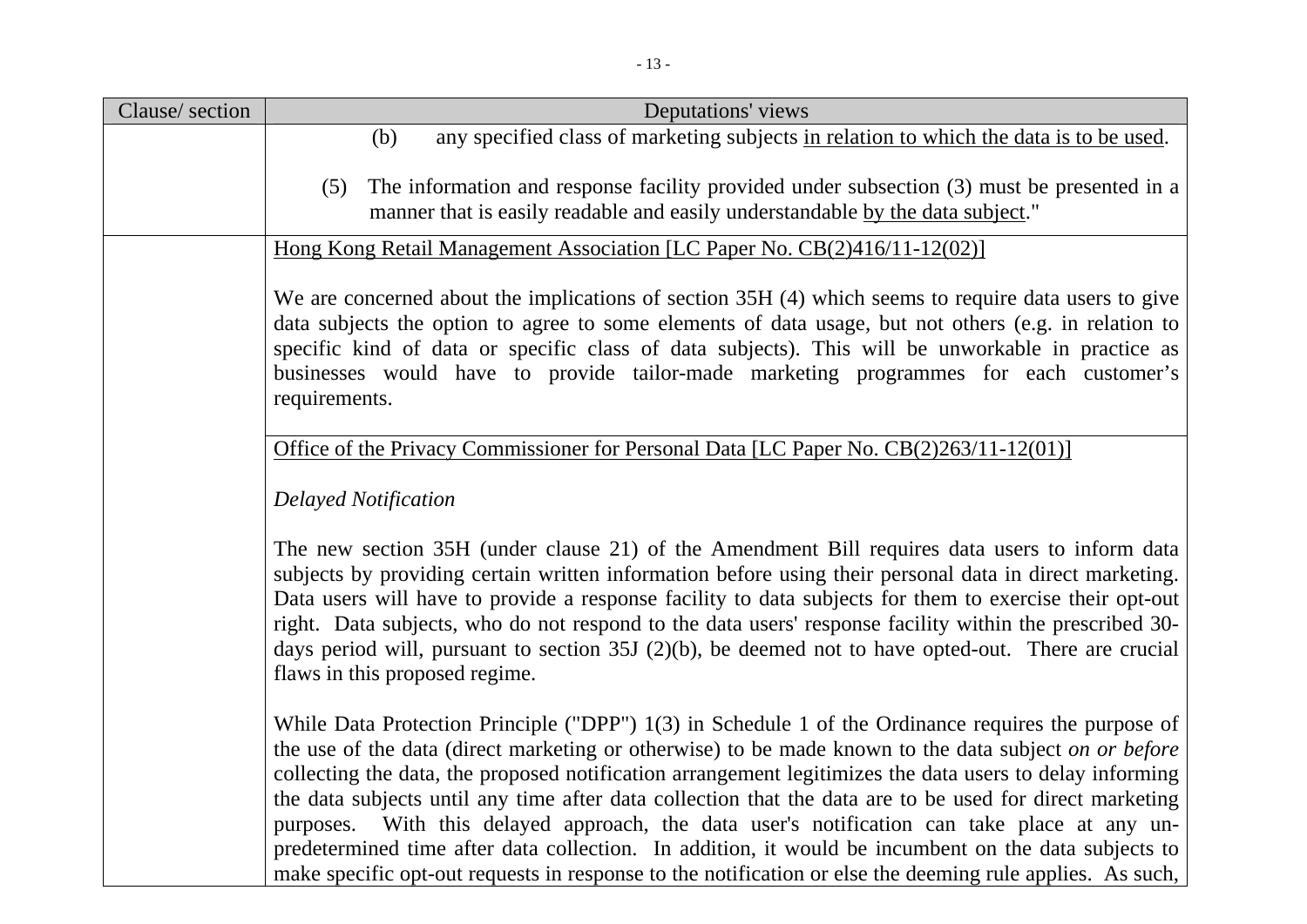| Clause/section | Deputations' views                                                                                                                                                                                                                                                                                                                                                                                                                                                                                                                                                                                                                                                                                                                                                                                                                                                                                                                                                                                                                                                                                                   |
|----------------|----------------------------------------------------------------------------------------------------------------------------------------------------------------------------------------------------------------------------------------------------------------------------------------------------------------------------------------------------------------------------------------------------------------------------------------------------------------------------------------------------------------------------------------------------------------------------------------------------------------------------------------------------------------------------------------------------------------------------------------------------------------------------------------------------------------------------------------------------------------------------------------------------------------------------------------------------------------------------------------------------------------------------------------------------------------------------------------------------------------------|
|                | data users are likely to make more use of delayed notification rather than notification on or before data<br>collection. There could be attempts to deliberately delay notification and this possible abuse has not<br>been addressed in the Amendment Bill.                                                                                                                                                                                                                                                                                                                                                                                                                                                                                                                                                                                                                                                                                                                                                                                                                                                         |
|                | Practical Difficulty in Exercising Opt Out Right                                                                                                                                                                                                                                                                                                                                                                                                                                                                                                                                                                                                                                                                                                                                                                                                                                                                                                                                                                                                                                                                     |
|                | There are also conceivable difficulties in coming up with a fair and effective system of delayed<br>notification by the data users. Even though the new section 35H(3) (under clause 21) of the<br>Amendment Bill requires data users to provide data subjects with written information, there is no<br>provision governing how such written information is to be brought to the attention of the data subjects,<br>such as the means of giving written notification and whether written notification has to be sent to the<br>data subjects at their respective last known addresses. Since data users are not required to give<br>notifications on or before collecting the data, they may not have data subjects' update contact<br>particulars when serving the written notifications after data collection. The means of notification may<br>fail for one reason or another. Failure of the data subjects to exercise their opt-out options may be due to<br>non-receipt of the data users' notifications and the application of the deeming rule in the circumstances<br>would be unfair to the data subjects. |
| Section 35K    | Office of the Privacy Commissioner for Personal Data [LC Paper No. CB(2)263/11-12(01)]                                                                                                                                                                                                                                                                                                                                                                                                                                                                                                                                                                                                                                                                                                                                                                                                                                                                                                                                                                                                                               |
|                | If a data subject exercises his opt out right subsequent to the prescribed 30-days response period (the<br>new section 35K of the Amendment Bill), the difficulties he faces could well be insurmountable. At this<br>late stage, he may be dealing with the transferee(s) of his personal data rather than the data user making<br>the data transfer. He may not even be able to identify the original data source and tackle the problem at<br>its root. Data subject will have to make opt-out request to each and every data transferee that<br>approaches him.                                                                                                                                                                                                                                                                                                                                                                                                                                                                                                                                                  |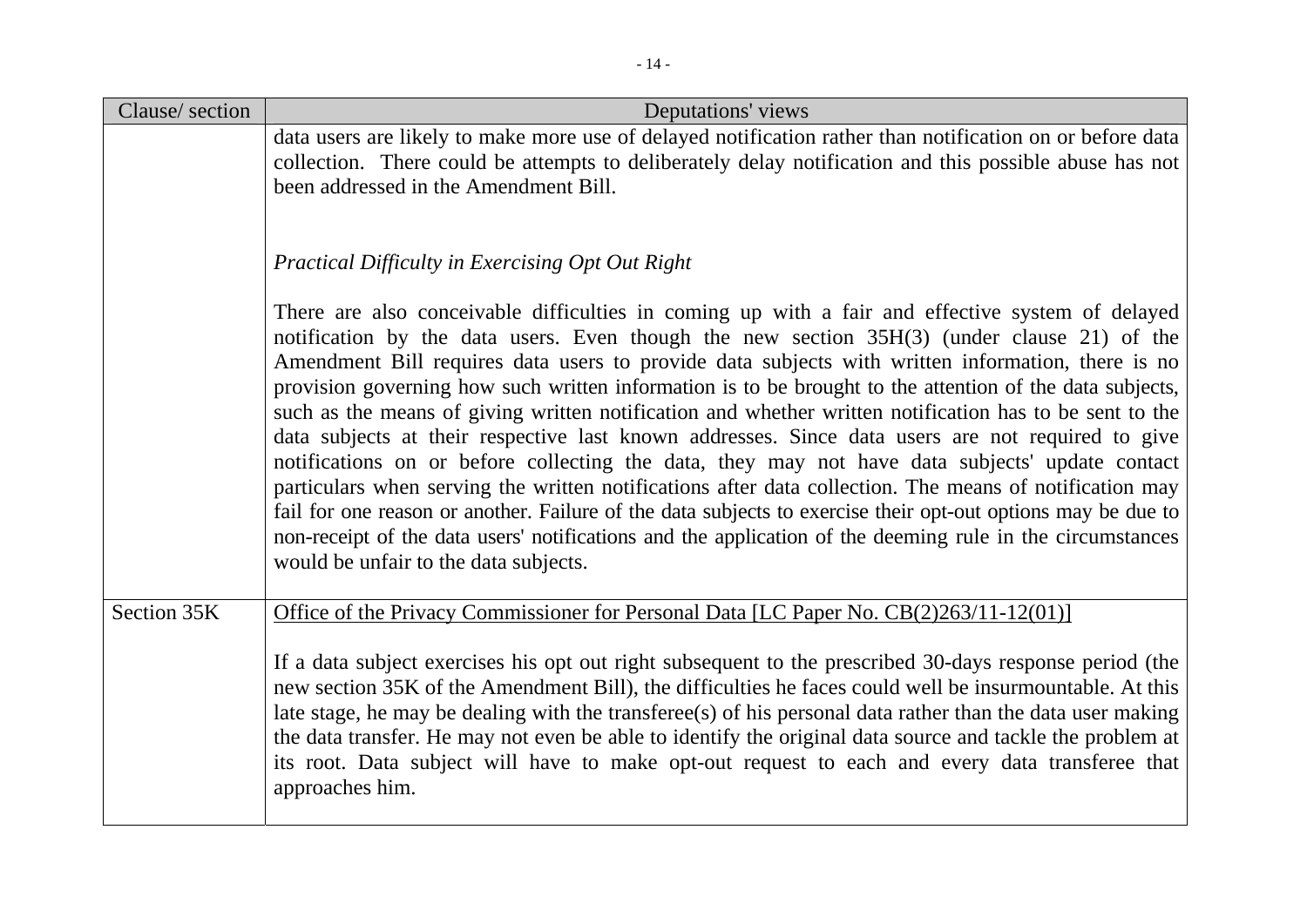| Clause/section | Deputations' views                                                                                                                                                                                                                                                                                                                                                                                                                                                                                                                           |
|----------------|----------------------------------------------------------------------------------------------------------------------------------------------------------------------------------------------------------------------------------------------------------------------------------------------------------------------------------------------------------------------------------------------------------------------------------------------------------------------------------------------------------------------------------------------|
| Section 35L    | Office of the Privacy Commissioner for Personal Data [LC Paper No. CB(2)263/11-12(01)]                                                                                                                                                                                                                                                                                                                                                                                                                                                       |
|                | The new section $35L(2)$ (under clause 21) of the Amendment Bill imposes a new restriction on<br>the data subjects to exercise opt-out only in writing for the use of their personal data in direct<br>marketing activities when they are approached by data users for the first time. This requirement<br>creates an undue hurdle for data subjects especially if the data users approach them by phone.<br>Currently, there is no restriction imposed under section 34 of the Ordinance to require data<br>subjects to opt out in writing. |
| Clause 21 –New | The Law Society of Hong Kong [LC Paper No. CB(2)416/11-12(01)]                                                                                                                                                                                                                                                                                                                                                                                                                                                                               |
| Section 35N    | The response facility in the new Section $35N(4)$ should correspond with the information to be provided<br>with the data user under the new Section $35N(3)(a)$ . The information and response facility provided<br>under the new Section 35N(3) should be easily readable and easily understandable by the data subject.<br>Accordingly, we suggest the following amendments to the new Section 35N(4) and (5):-                                                                                                                            |
|                | "(4)<br>A response facility under subsection 3(b) may provide means that allow a data subject to<br>indicate in writing whether the data subject objects to the intended provision, with reference to $-$                                                                                                                                                                                                                                                                                                                                    |
|                | (a)<br>any specified kind of data to be provided;                                                                                                                                                                                                                                                                                                                                                                                                                                                                                            |
|                | (b)<br>any specified class of persons to which the data is to be provided; or                                                                                                                                                                                                                                                                                                                                                                                                                                                                |
|                | any specified class of marketing subjects in relation to which the data is to be used.<br>(c)                                                                                                                                                                                                                                                                                                                                                                                                                                                |
|                | The information and response facility provided under subsection (3) must be presented in a<br>(5)<br>manner that is easily readable and easily understandable by the data subject."                                                                                                                                                                                                                                                                                                                                                          |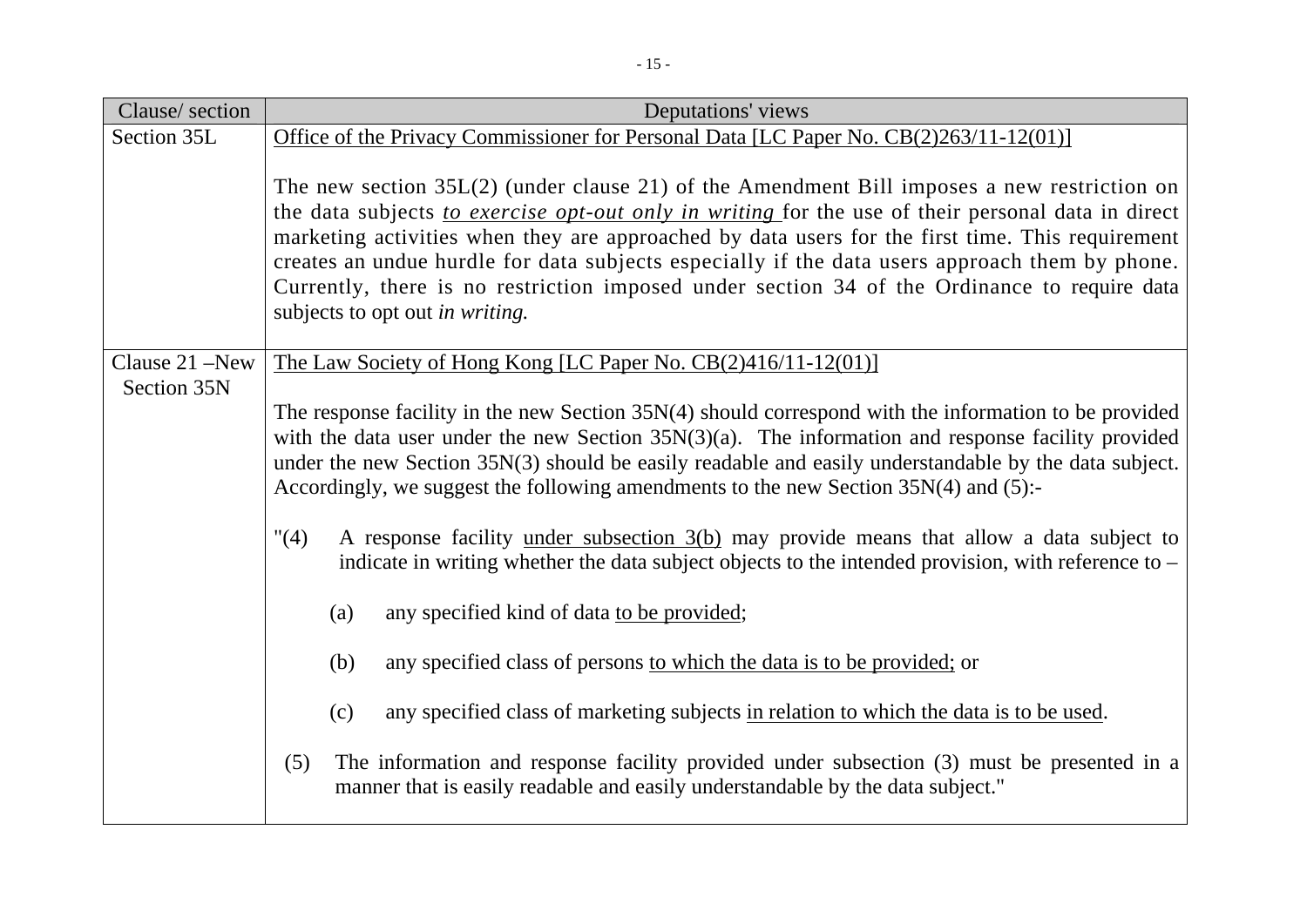| Clause/section | Deputations' views                                                                                                                                                                                                    |
|----------------|-----------------------------------------------------------------------------------------------------------------------------------------------------------------------------------------------------------------------|
| Clause 21 New  | The Law Society of Hong Kong [LC Paper No. CB(2)416/11-12(01)]                                                                                                                                                        |
| Section        |                                                                                                                                                                                                                       |
| 35R(2)(b)      | The new Section 35R creates an offence which, even if the discloser does not have any intent to do                                                                                                                    |
|                | harm, actually causes psychological harm to the data subject. In such circumstances the "harm" to the                                                                                                                 |
|                | data subject must be very clearly defined. We suggest a more detailed definition of the harm should be                                                                                                                |
|                | included in the new Section 35R(2), otherwise an offence could be committed by a disclosure without                                                                                                                   |
|                | the data user's consent where the data subject suffers only mild embarrassment.                                                                                                                                       |
| Section 35R    | The Hong Kong Association of Banks [LC Paper No. CB(2) 237/11-12(05)]                                                                                                                                                 |
|                |                                                                                                                                                                                                                       |
|                | We propose to revise new Section $35R(4)(b)$ as marked below:                                                                                                                                                         |
|                | the disclosure was permitted, required or authorized by or under any enactment, by any rule<br>" $(b)$                                                                                                                |
|                | of law or by any legal or regulatory requirement or any direction or an order of a regulatory                                                                                                                         |
|                | authority or court to which the person is subject;"                                                                                                                                                                   |
| Clause 27      | Office of the Privacy Commissioner for Personal Data [LC Paper No. CB(2)263/11-12(01)]                                                                                                                                |
| Section 50     |                                                                                                                                                                                                                       |
|                | The power of the Privacy Commissioner to serve enforcement notices on data users to remedy the                                                                                                                        |
|                | contraventions will be revised by virtue of section 50 (under Clause 27) of the Amendment Bill. The                                                                                                                   |
|                | condition that the contraventions in the circumstances will likely to continue or be repeated is no longer                                                                                                            |
|                | required before the Privacy Commissioner may serve enforcement notices. Also, the Privacy                                                                                                                             |
|                | Commissioner will be empowered to specify the steps that data users must take (including ceasing any act                                                                                                              |
|                | or practice) to remedy the contraventions (new section 50 $(1A)(c)$ ). It is however not entirely clear                                                                                                               |
|                | whether the scope of such steps will be confined to remedy the contravention attributed to the data user's                                                                                                            |
|                | act or omission under section $50(1A)(b)(ii)$ . Very often, the cause of contravention may be due to the<br>inadequacy (rather than the absence) of the data user's policy practice, or procedure. Under the existing |
|                | provision of section 50(iii), the Privacy Commissioner is vested with the wide power to direct data users                                                                                                             |
|                | to take steps to address such inadequacy for the purpose of remedying the contraventions or <i>matters</i>                                                                                                            |
|                | <i>occasioning the contraventions.</i> It is important that the Privacy Commissioner's power will not be                                                                                                              |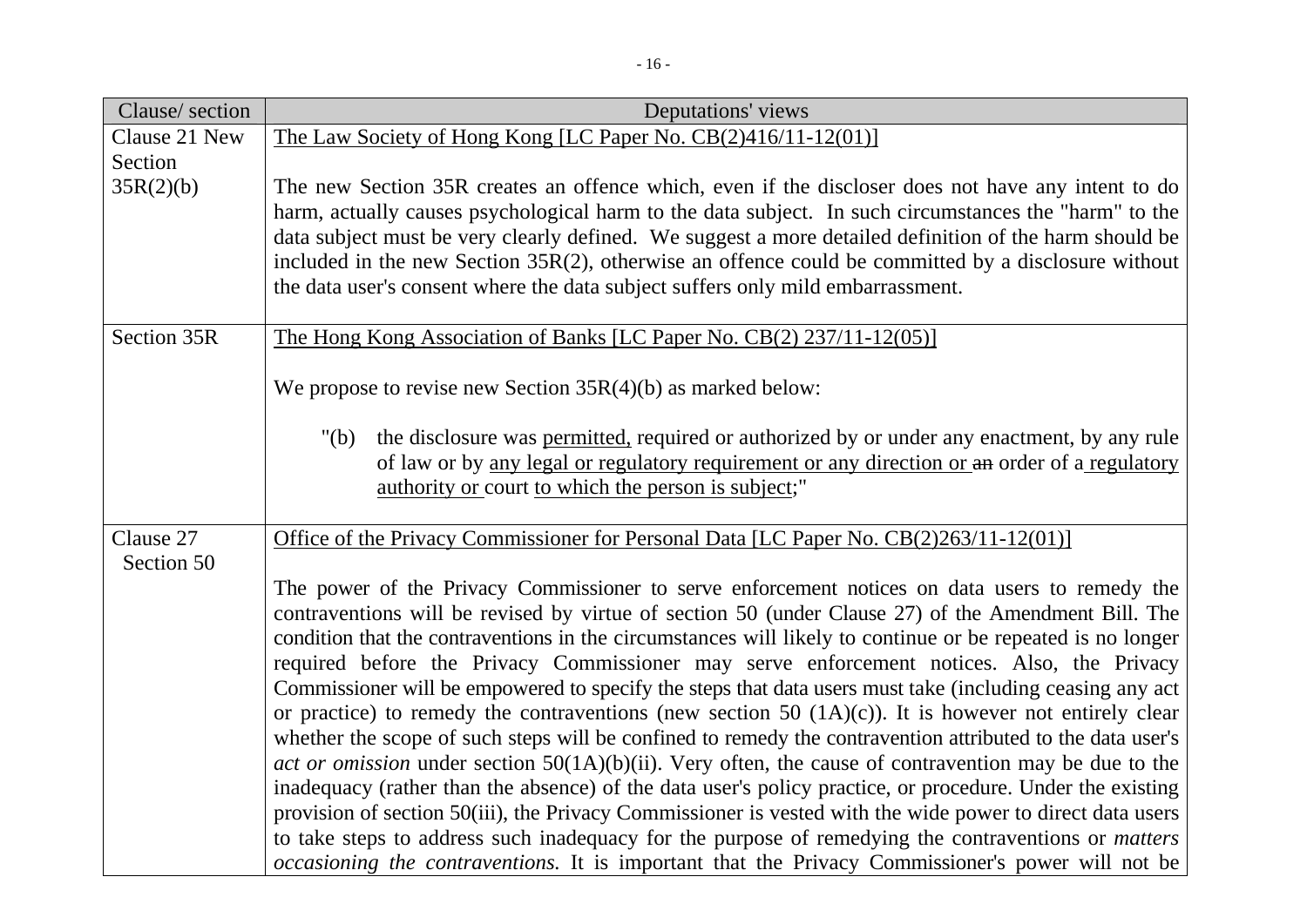| Clause/section | Deputations' views                                                                                                                                                                                                                                                                           |
|----------------|----------------------------------------------------------------------------------------------------------------------------------------------------------------------------------------------------------------------------------------------------------------------------------------------|
|                | eroded as a result of the legislative amendment.                                                                                                                                                                                                                                             |
|                |                                                                                                                                                                                                                                                                                              |
| Clause 28 -New | The Law Society of Hong Kong [LC Paper No. CB(2)416/11-12(01)]                                                                                                                                                                                                                               |
| Section 50A    |                                                                                                                                                                                                                                                                                              |
|                | Regarding the new Section $50A(1)$ , we suggest that for the sake of clarity, the enforcement notice<br>should be stated to be under Section $50(1)$ .                                                                                                                                       |
|                |                                                                                                                                                                                                                                                                                              |
|                | Regarding the new Section 50A(3), we cannot locate "section $50(1A)(b)$ and believe this to be an error.                                                                                                                                                                                     |
|                | Accordingly, we suggest that the new Section $50A(1)$ and (3) be amended as follows:-                                                                                                                                                                                                        |
|                | "50A. Offences relating to enforcement notices                                                                                                                                                                                                                                               |
|                | A data user who contravenes an enforcement notice <u>under Section <math>50(1)</math></u> commits an<br>(1)<br>offence                                                                                                                                                                       |
|                | (2)<br>                                                                                                                                                                                                                                                                                      |
|                | A data user who, having complied with an enforcement notice, intentionally does the same<br>(3)<br>act or makes the same omission in contravention of the requirement under this Ordinance,<br>as specified in the enforcement notice under section $50(1A)(b)50(1)$ , commits an<br>offence |
| Section 50B    | The Hong Kong Association of Banks [LC Paper No. CB(2) 237/11-12(05)]                                                                                                                                                                                                                        |
|                | We propose to revise new Section 50B as marked below:                                                                                                                                                                                                                                        |
|                | $"(1)$ A person commits an offence if the person-                                                                                                                                                                                                                                            |
|                | without lawful <u>authority</u> or reasonable excuse, obstructs, hinders or resists the<br>(a)<br>Commissioner                                                                                                                                                                               |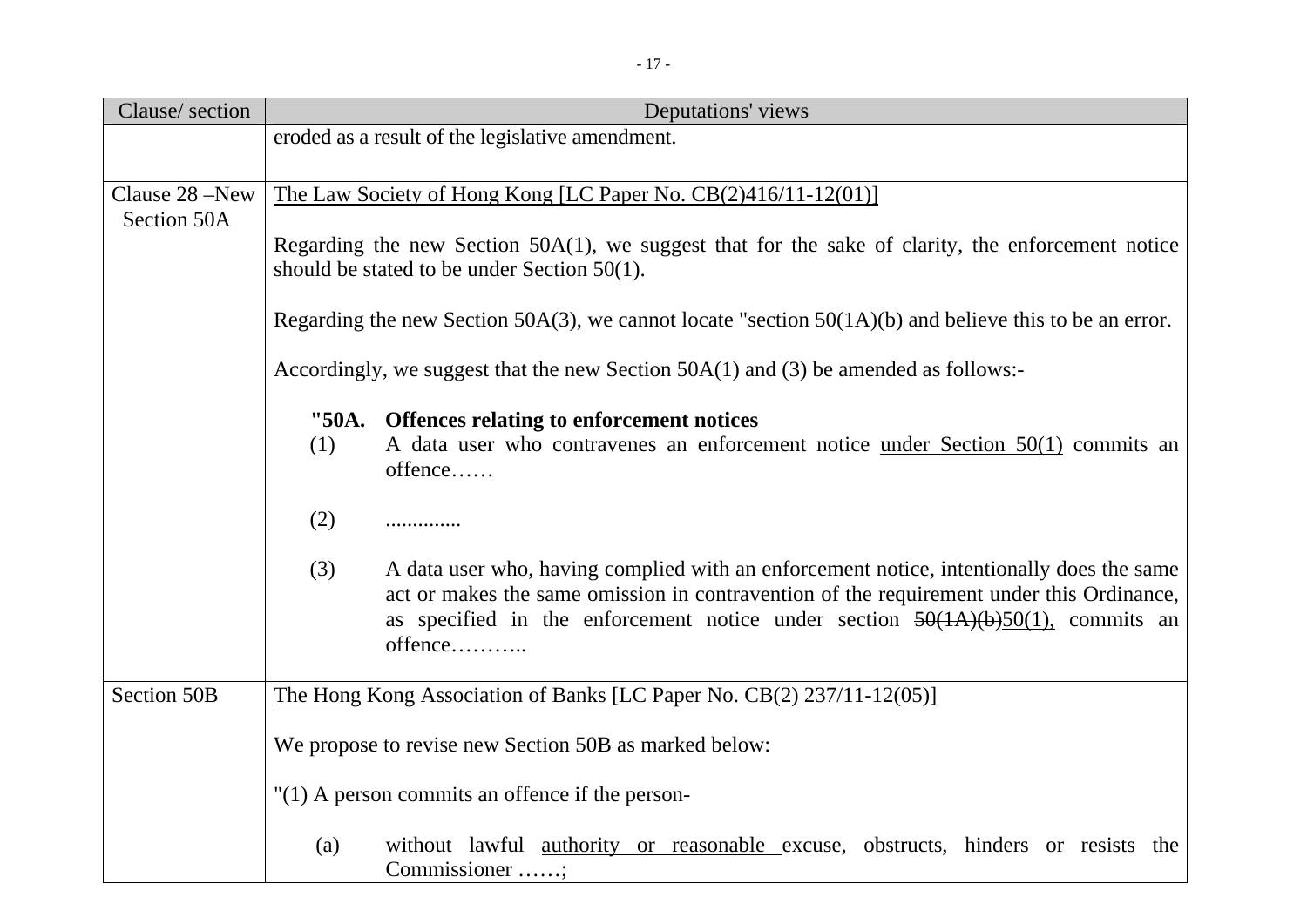| Clause/section  | Deputations' views                                                                                                                                                                                                                                                                                                                                                                                                                                                                                                                                                                                                                                                                                                                                                                                                                                                                                                                     |
|-----------------|----------------------------------------------------------------------------------------------------------------------------------------------------------------------------------------------------------------------------------------------------------------------------------------------------------------------------------------------------------------------------------------------------------------------------------------------------------------------------------------------------------------------------------------------------------------------------------------------------------------------------------------------------------------------------------------------------------------------------------------------------------------------------------------------------------------------------------------------------------------------------------------------------------------------------------------|
|                 | without lawful <u>authority</u> or reasonable excuse, fails to comply with any lawful requirement<br>(b)<br>of the Commissioner ; or                                                                                                                                                                                                                                                                                                                                                                                                                                                                                                                                                                                                                                                                                                                                                                                                   |
|                 | in the course of the performance or exercise by the Commissioner<br>(c)                                                                                                                                                                                                                                                                                                                                                                                                                                                                                                                                                                                                                                                                                                                                                                                                                                                                |
|                 | makes to the Commissioner  a statement which the person knows to be false<br>(i)<br>or does not believe to be true; or                                                                                                                                                                                                                                                                                                                                                                                                                                                                                                                                                                                                                                                                                                                                                                                                                 |
|                 | otherwise knowingly misleads the Commissioner or that other person in a<br>(ii)<br>material particular."                                                                                                                                                                                                                                                                                                                                                                                                                                                                                                                                                                                                                                                                                                                                                                                                                               |
| Clause 30       | <u>The Hong Kong Association of Banks [LC Paper No. CB(2) 237/11-12(05)]</u>                                                                                                                                                                                                                                                                                                                                                                                                                                                                                                                                                                                                                                                                                                                                                                                                                                                           |
| Section $58(6)$ | We are concerned that the new definition of "crime" in Section 58(6) significantly limits the scope of<br>the exemption under Section 58. The current wording of paragraph (b) of the definition renders it<br>applicable to law enforcement agencies only (and not data users in general). That would significantly<br>reduce the ability of a data user such as an international financial institution in implementing global<br>anti-money laundering and anti-terrorist financing measures. Such approach is inconsistent with the<br>recommendation of the Financial Action Task Force (the "FATF") (please see paragraphs 14 to 16 of<br>its Consultation Paper on "The review of the Standards – Preparation for the $4th$ Round of Mutual<br>Evaluation" published in June 2011, copy attached for ease of reference).<br>Having regard to the FATF recommendation, we are of the view the new definition is not necessary. If |
|                 | it is decided to introduce that definition, we propose to revise it as marked below:                                                                                                                                                                                                                                                                                                                                                                                                                                                                                                                                                                                                                                                                                                                                                                                                                                                   |
|                 | "crime means an offence under the laws of Hong Kong or any other jurisdiction;".                                                                                                                                                                                                                                                                                                                                                                                                                                                                                                                                                                                                                                                                                                                                                                                                                                                       |
|                 | an offence under the laws of Hong Kong; or<br>(a)<br>(b) if personal data is held or used in connection with legal or law enforcement cooperation                                                                                                                                                                                                                                                                                                                                                                                                                                                                                                                                                                                                                                                                                                                                                                                      |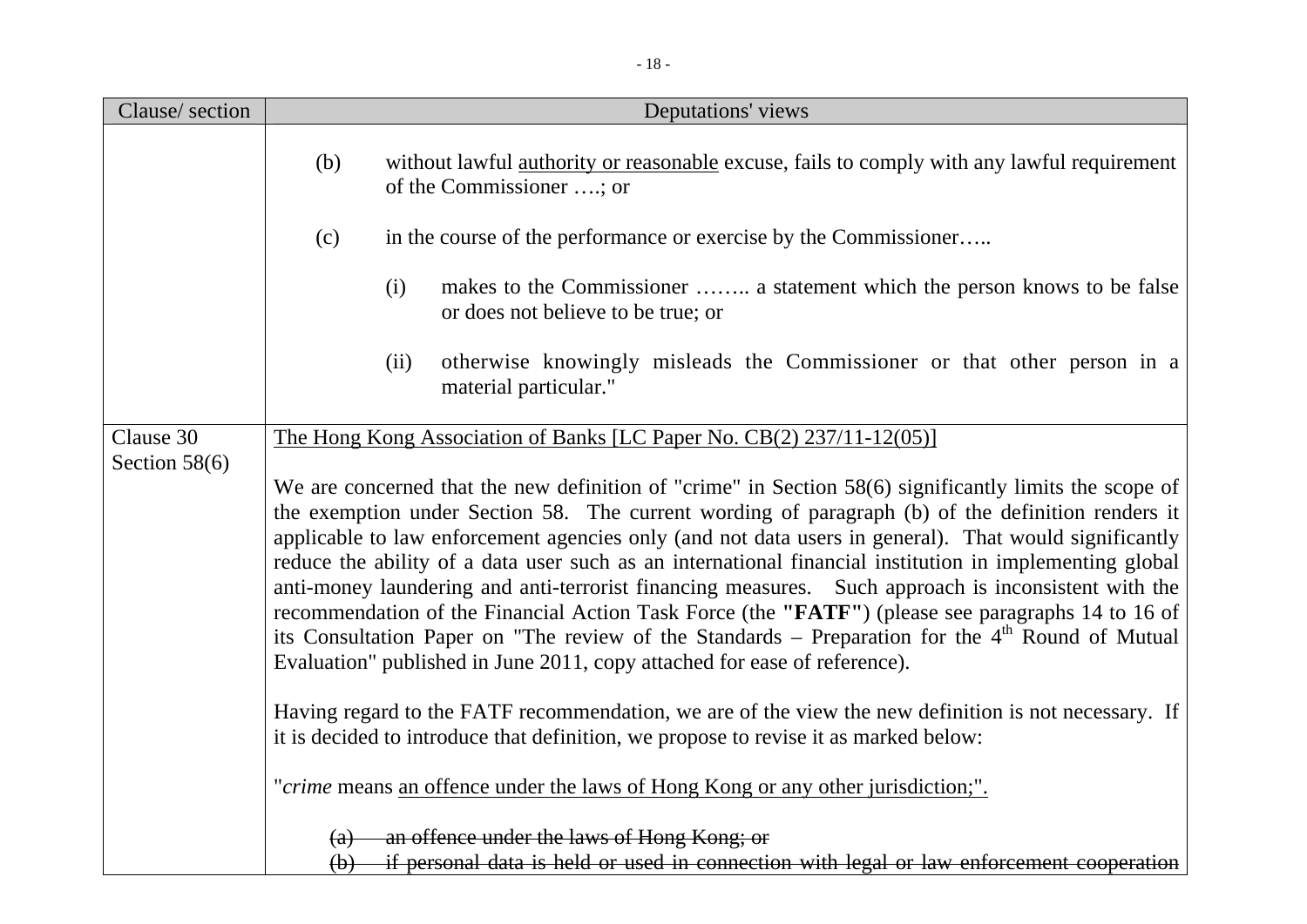| Clause/section               | Deputations' views                                                                                                                                                                                                                                                                                                                                                                                                                                                                                                                                                                                                                                                                                                                                                                                                                                                                                                                                                                                                                                                                                                                                                                                                                                                                                                                                                                                               |
|------------------------------|------------------------------------------------------------------------------------------------------------------------------------------------------------------------------------------------------------------------------------------------------------------------------------------------------------------------------------------------------------------------------------------------------------------------------------------------------------------------------------------------------------------------------------------------------------------------------------------------------------------------------------------------------------------------------------------------------------------------------------------------------------------------------------------------------------------------------------------------------------------------------------------------------------------------------------------------------------------------------------------------------------------------------------------------------------------------------------------------------------------------------------------------------------------------------------------------------------------------------------------------------------------------------------------------------------------------------------------------------------------------------------------------------------------|
|                              | between Hong Kong and a place outside Hong Kong, an offence under the laws of that<br>$place$ "                                                                                                                                                                                                                                                                                                                                                                                                                                                                                                                                                                                                                                                                                                                                                                                                                                                                                                                                                                                                                                                                                                                                                                                                                                                                                                                  |
| Clause 33<br>Section 60A     | Office of the Privacy Commissioner for Personal Data [LC Paper No. CB(2)263/11-12(01)]                                                                                                                                                                                                                                                                                                                                                                                                                                                                                                                                                                                                                                                                                                                                                                                                                                                                                                                                                                                                                                                                                                                                                                                                                                                                                                                           |
|                              | The new section 60A(2) (under clause 33) of the Amendment Bill will create practical difficulty and<br>enforcement anomaly. The purpose of section $60A(1)$ is to create a new exemption for data users from<br>complying with data access request on the ground of self-incrimination in line with the common law right.<br>The proposed section $60A(2)$ will render information provided in compliance with DPP6 or section<br>$18(1)(b)$ inadmissible as evidence against the data user for any offence under the Ordinance. However,<br>non-compliance of data access request by data users can be due to many reasons other than on<br>the ground of self-incrimination. For instance, many of such non-compliance cases involve<br>contravention of section $19(1)$ of the Ordinance where the data user provided a copy of a document<br>pursuant to DPP6 or section $18(1)(b)$ in purported compliance of a data access request but deliberately<br>conceal or edit some personal data contained in the document which should be provided to the data<br>requestor. If information so provided is rendered inadmissible against data users, it will be extremely<br>difficult (if not impossible) to bring successful prosecution. In such circumstances, the new section<br>$60A(2)$ will stifle the enforcement and prosecution work on suspected contravention of section 19(1) of<br>the Ordinance. |
| Clause 34 New<br>Section 63B | The Law Society of Hong Kong [LC Paper No. $CB(2)416/11-12(01)$ ]                                                                                                                                                                                                                                                                                                                                                                                                                                                                                                                                                                                                                                                                                                                                                                                                                                                                                                                                                                                                                                                                                                                                                                                                                                                                                                                                                |
|                              | In our comments on the new section 35C above, we pointed out the commercial reality that it is<br>common for businesses to set up special purpose vehicles to carry out particular segments of the<br>business and hence there is a need to allow flexibility for transfer of data within a group of companies.<br>Another commercial reality is that businesses frequently sell only a part of rather than the whole of its<br>business.                                                                                                                                                                                                                                                                                                                                                                                                                                                                                                                                                                                                                                                                                                                                                                                                                                                                                                                                                                        |
|                              | To cater for such commercial realities, we suggest making the following amendments to the new<br>Section $63B(1)$ and $(2)$ :-                                                                                                                                                                                                                                                                                                                                                                                                                                                                                                                                                                                                                                                                                                                                                                                                                                                                                                                                                                                                                                                                                                                                                                                                                                                                                   |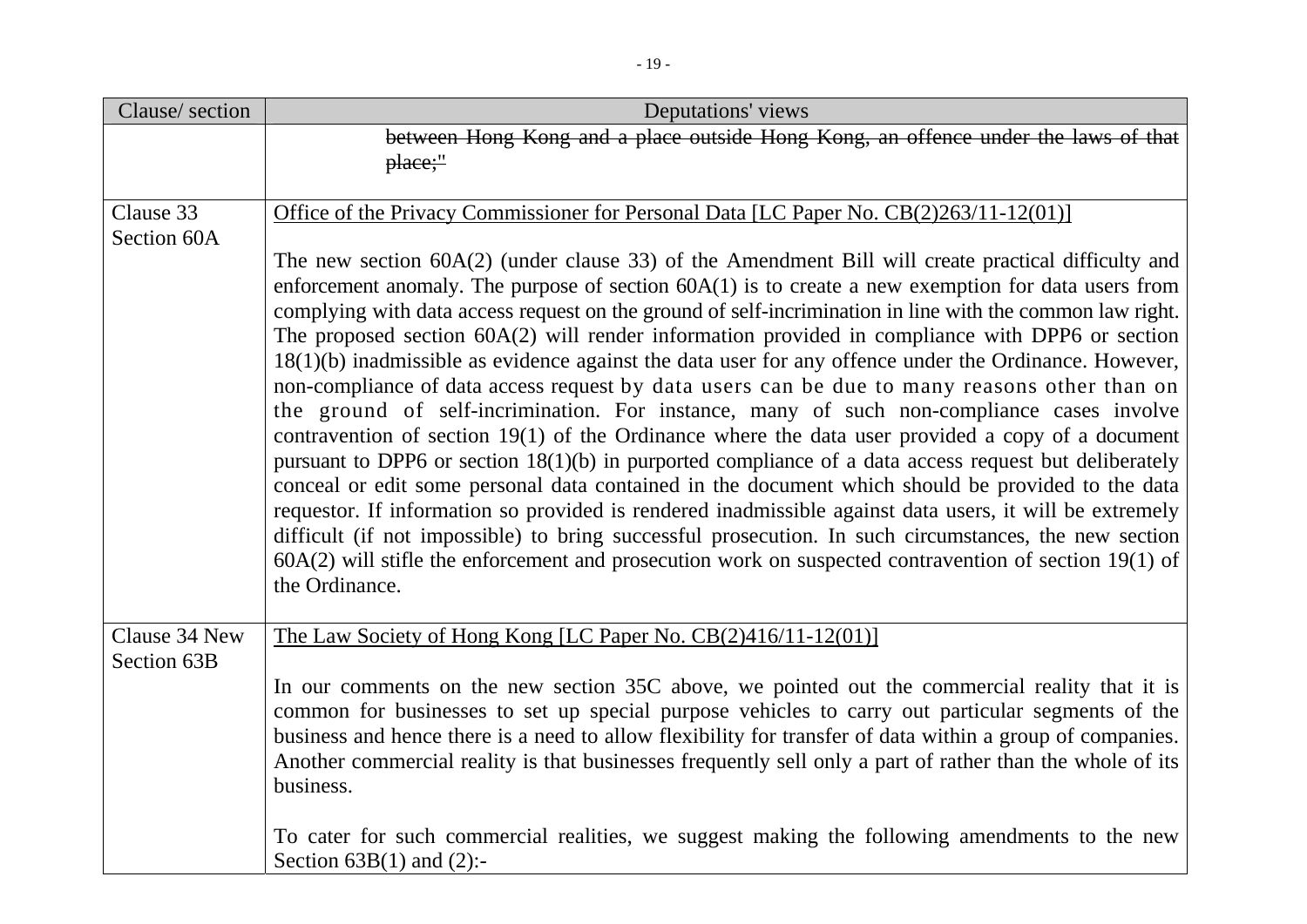| Clause/section | Deputations' views                                                                                                                                                                                                                                                                                                                                                      |
|----------------|-------------------------------------------------------------------------------------------------------------------------------------------------------------------------------------------------------------------------------------------------------------------------------------------------------------------------------------------------------------------------|
|                | "63B. Due diligence exercise                                                                                                                                                                                                                                                                                                                                            |
|                | (1)<br>Personal data transferred or disclosed by a data user for the purpose of a due diligence<br>exercise to be conducted in connection with a proposed business transaction that<br>$involves -$                                                                                                                                                                     |
|                | (a) a transfer of all or any part of the business or property of, or any shares in, the data<br>user;                                                                                                                                                                                                                                                                   |
|                | (b) a change in the shareholdings of the data user <u>or a related company</u> ; or                                                                                                                                                                                                                                                                                     |
|                | (c) an amalgamation of the data user <u>or a related company</u> with another body,                                                                                                                                                                                                                                                                                     |
|                | is exempt from the provisions of data protection principle 3 if each of the conditions<br>specified in subsection (2) is satisfied.                                                                                                                                                                                                                                     |
|                | The conditions are $-$<br>(2)                                                                                                                                                                                                                                                                                                                                           |
|                | (a) the personal data transferred or disclosed is not more than necessary for the purpose<br>of the due diligence exercise;                                                                                                                                                                                                                                             |
|                | (b) goods, facilities or services which are the same as or similar to those provided by<br>the data user to the data subject are to be provided to the data subject, on<br>completion of the proposed business transaction, by a party to the transaction or<br>another company in the same group of companies or a new body formed as a result<br>of the transaction." |

- 20 -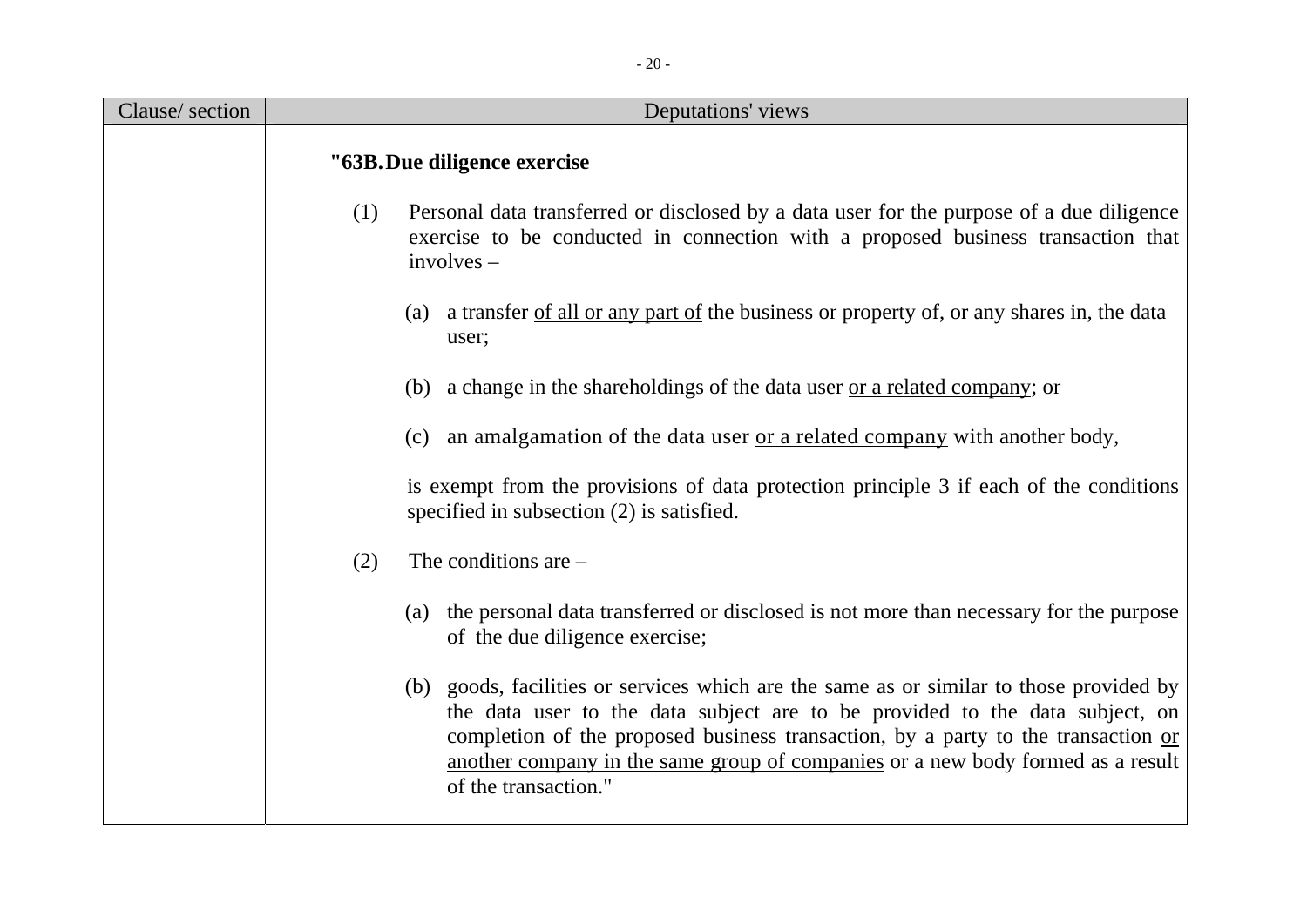| Clause/section | Deputations' views                                                                                                                                                                                                                                                                                                                                                                                                                                                                                                                 |
|----------------|------------------------------------------------------------------------------------------------------------------------------------------------------------------------------------------------------------------------------------------------------------------------------------------------------------------------------------------------------------------------------------------------------------------------------------------------------------------------------------------------------------------------------------|
|                | The Hong Kong Association of Banks [LC Paper No. CB(2) 237/11-12(05)]                                                                                                                                                                                                                                                                                                                                                                                                                                                              |
|                | We propose to revise the new Section 63B(4) for clarity and practicability as marked below:                                                                                                                                                                                                                                                                                                                                                                                                                                        |
|                | If a data user transfers or discloses personal data to a person for the purpose of a due diligence<br>"(4)<br>exercise to be conducted in connection with a proposed business transaction described in<br>subsection $(1)$ , the person –                                                                                                                                                                                                                                                                                          |
|                | must only use the data for that purpose; and<br>(a)                                                                                                                                                                                                                                                                                                                                                                                                                                                                                |
|                | must, as soon as practicable after the completion of the due diligence exercise and<br>(b)<br>provided that the data is no longer necessary for the purpose of the business transaction –                                                                                                                                                                                                                                                                                                                                          |
|                | return the personal data to the data user without keeping any record of the data; or<br>(i)<br>and                                                                                                                                                                                                                                                                                                                                                                                                                                 |
|                | destroy any record of the personal-data that is kept by the person."<br>(ii)                                                                                                                                                                                                                                                                                                                                                                                                                                                       |
| Clause 39      | Office of the Privacy Commissioner for Personal Data [LC Paper No. CB(2)263/11-12(01)]                                                                                                                                                                                                                                                                                                                                                                                                                                             |
|                | To impose indirect obligation on data users to use contractual or other means to require data processors<br>to comply with the requirements under DPP2(2) (on retention), DPP3 (on use) and DPP4 (on security) in<br>Schedule 1 of the Ordinance, corresponding amendments have been introduced in clause 39(19) and (26)<br>of the Amendment Bill.                                                                                                                                                                                |
|                | It is to be noted that each DPP in Schedule 1 of the Ordinance governs different aspects of the data<br>cycle. In particular, DPP3 governs exclusively the use (including disclosure or transfer) of personal<br>data while DPP4 governs security of personal data. The classification and contents of the DPPs mirror<br>the equivalent requirements of international standards such as the OECD Guidelines on the Protection<br>of Privacy and Transborder Flows of Personal Data which are widely adopted in many overseas data |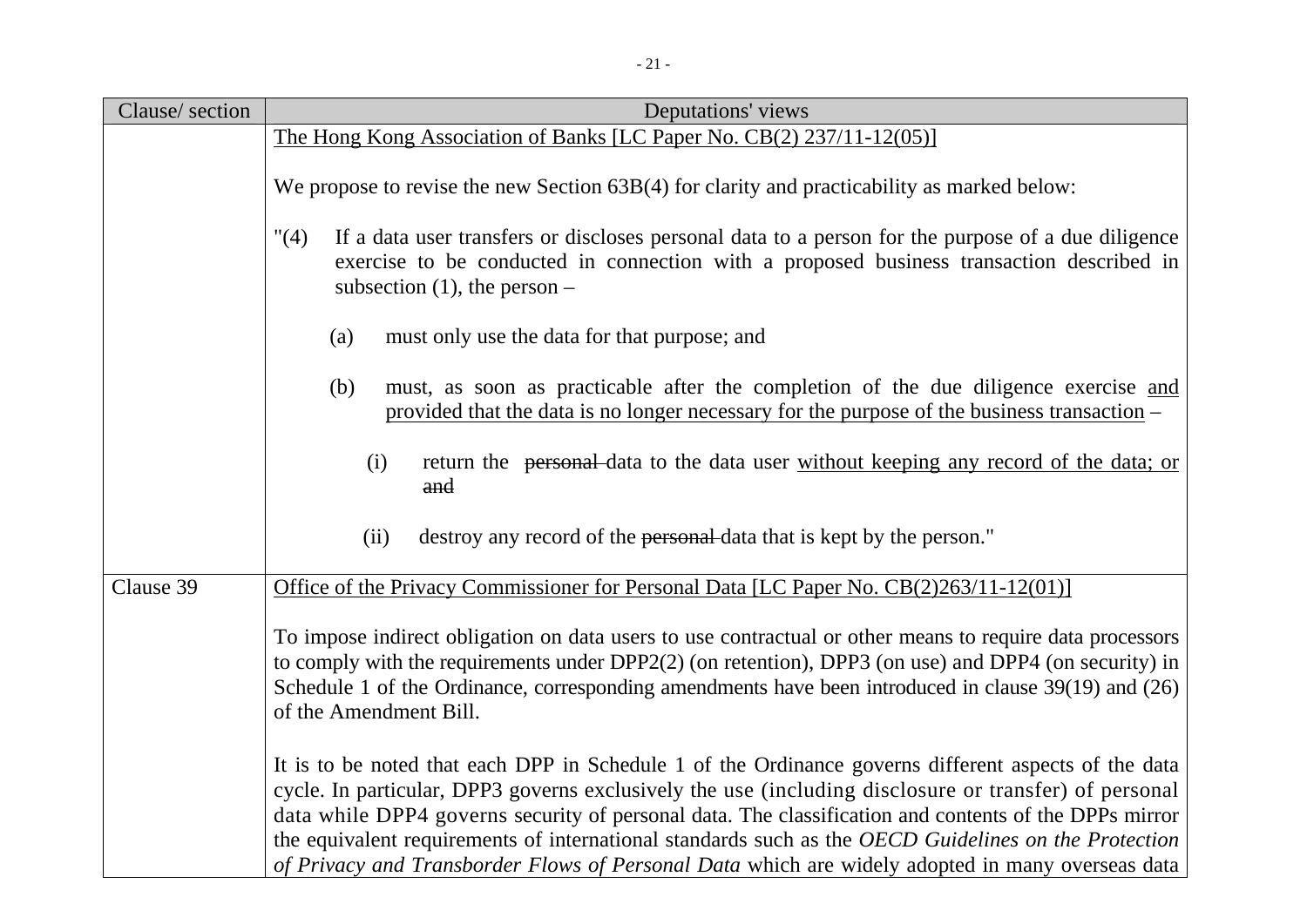| Clause/section | Deputations' views                                                                                                                                                                                                                                                                                                                                                                                                                                |
|----------------|---------------------------------------------------------------------------------------------------------------------------------------------------------------------------------------------------------------------------------------------------------------------------------------------------------------------------------------------------------------------------------------------------------------------------------------------------|
|                | protection laws (such as the European Union, Australia and New Zealand). It is however noted in<br>clause 39(26) of the Amendment Bill that the amendment to regulate data processors indirectly on the use<br>of personal data is introduced under DPP4. To achieve consistency with international standards, it is<br>considered more appropriate to introduce this provision with regard to the use of personal data under<br>DPP3.            |
| Section 64     | <u>The Hong Kong Association of Banks [LC Paper No. CB(2) 237/11-12(05)]</u>                                                                                                                                                                                                                                                                                                                                                                      |
|                | We propose to revise Section $64(2)$ for clarity as marked below:                                                                                                                                                                                                                                                                                                                                                                                 |
|                | "(2)<br>Subsection (1) does not apply in relation to $-$                                                                                                                                                                                                                                                                                                                                                                                          |
|                | a contravention that does not constitute an offence including a contravention of a data<br>(a)<br>protection principle <u>or a contravention of any requirement under section <math>35B(1)</math>, <math>35H(1)</math> or</u><br>$35N(1)$ ; or                                                                                                                                                                                                    |
|                | (b)<br>a contravention that constitutes an offence under $\dots$ ; or                                                                                                                                                                                                                                                                                                                                                                             |
|                | a contravention of any requirement under section 35B(1), 35H(1) or 35N(1)."                                                                                                                                                                                                                                                                                                                                                                       |
|                | Hong Kong Retail Management Association [LC Paper No. CB(2)416/11-12(02)]                                                                                                                                                                                                                                                                                                                                                                         |
|                | Time limit for laying of information $-$ a new section 64A is added to extend section 26 of the<br>Magistrates Ordinance from 6 months to 2 years from the date of the commission of the offence. As<br>this is an exception to the normal rules, the Commissioner needs to explain why this is justified. We are<br>disappointed that there is no mention of this amendment in the explanatory memorandum, nor is any<br>justification provided. |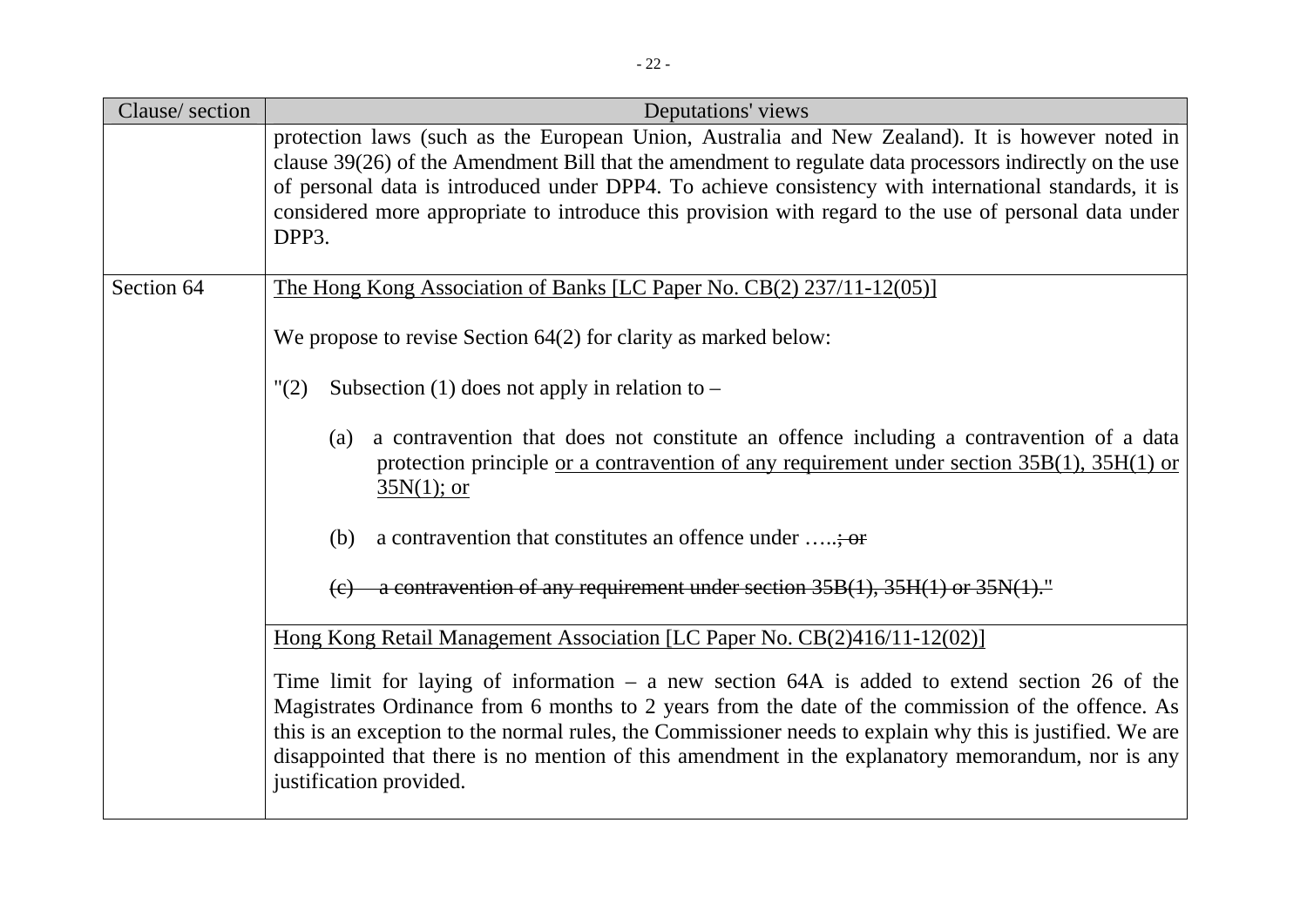| Clause/section | Deputations' views                                                                                                                                                                                              |
|----------------|-----------------------------------------------------------------------------------------------------------------------------------------------------------------------------------------------------------------|
| Section 66A,   | Hong Kong Retail Management Association [LC Paper No. CB(2)416/11-12(02)]                                                                                                                                       |
| 66B & 73F      |                                                                                                                                                                                                                 |
|                | The Commissioner can grant legal assistance to a data subject – the new sections 66A $\&$ 66B are added.                                                                                                        |
|                | At the same time, it is proposed to amend section 73F of the District Court Ordinance to preempt a cost                                                                                                         |
|                | order against the Commissioner unless "the proceedings are brought maliciously or frivolously" and to<br>dispose of the rules of evidence. As these are exceptions to the normal rules, the Government needs to |
|                | explain why this is justified. We are disappointed that there is no mention of these amendments in the                                                                                                          |
|                | explanatory memorandum, nor is any justification provided.                                                                                                                                                      |
|                |                                                                                                                                                                                                                 |
| DPP2 $(3)$ &   | The Hong Kong Association of Banks [LC Paper No. CB(2) 237/11-12(05)]                                                                                                                                           |
| DPP4 $(2)$ in  |                                                                                                                                                                                                                 |
| Schedule 1     | We propose to revise the new DPP2 $(3)$ for clarity and practicability as marked below:                                                                                                                         |
|                |                                                                                                                                                                                                                 |
|                | "[DPP2(3)]Without limiting subsection (2), if a data user engages a data processor, whether within or<br>outside Hong Kong, to process personal data on the data user's behalf, the data user must adopt such   |
|                | contractual or other means as are practicable to prevent any personal data transferred to the data                                                                                                              |
|                | processor from being kept longer than is necessary for processing of the data."                                                                                                                                 |
|                |                                                                                                                                                                                                                 |
| DPP3 $(2)$ and | <u>The Hong Kong Association of Banks [LC Paper No. CB(2) 237/11-12(05)]</u>                                                                                                                                    |
| DPP3 $(3)$ in  |                                                                                                                                                                                                                 |
| Schedule 1     | As regards the data subjects in question, the relevant person in relation to the data subject in a particular                                                                                                   |
|                | case will be best placed to decide whether to give prescribed consent on behalf of the data subject<br>having regard to the relevant circumstances including whether the use of data for a new purpose is       |
|                | clearly in the interest of the data subject. It remains our view that it is reasonable and appropriate to                                                                                                       |
|                | allow a data user to follow the judgment of the relevant person given that the data user is unlikely to be                                                                                                      |
|                | in a position in practice to form a view on this point.                                                                                                                                                         |
|                |                                                                                                                                                                                                                 |
|                | In view of the above, the new DPP3(3) is unduly onerous on a data user. We propose the changes as                                                                                                               |
|                | marked below to make it more practicable for a data user to comply:                                                                                                                                             |
|                |                                                                                                                                                                                                                 |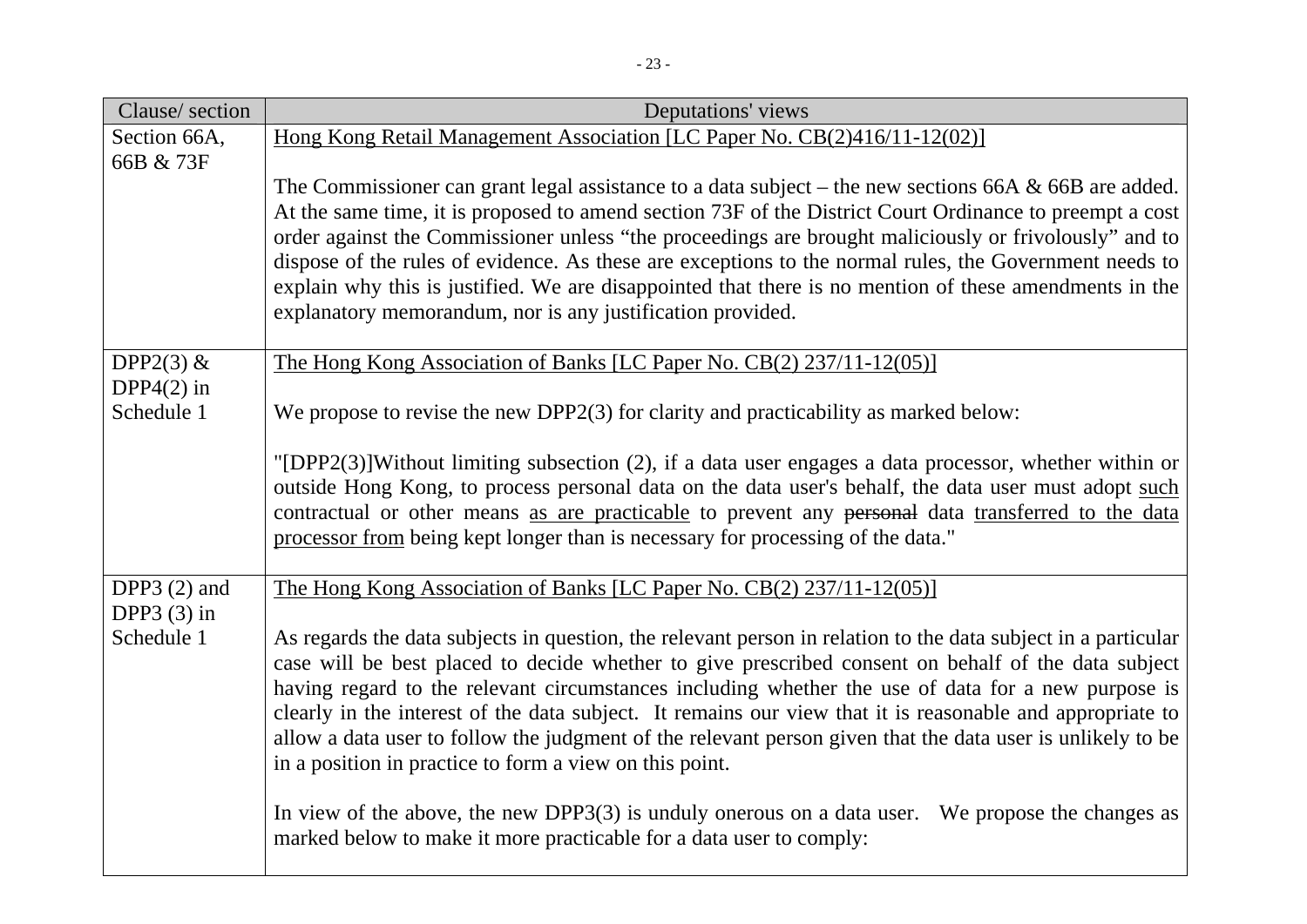| Clause/section        | Deputations' views                                                                                                                                                                                                                                                                                                                                                                                                                                                                                                                                                                                                                                                                                                                                                                                                                                                                                                                                                                                                                                                                                                                                                                                                                                                                                                                                                                                                                                                                                                                                                                                            |
|-----------------------|---------------------------------------------------------------------------------------------------------------------------------------------------------------------------------------------------------------------------------------------------------------------------------------------------------------------------------------------------------------------------------------------------------------------------------------------------------------------------------------------------------------------------------------------------------------------------------------------------------------------------------------------------------------------------------------------------------------------------------------------------------------------------------------------------------------------------------------------------------------------------------------------------------------------------------------------------------------------------------------------------------------------------------------------------------------------------------------------------------------------------------------------------------------------------------------------------------------------------------------------------------------------------------------------------------------------------------------------------------------------------------------------------------------------------------------------------------------------------------------------------------------------------------------------------------------------------------------------------------------|
|                       | "(3) A data user may must not use the personal data of a data subject for a new purpose even if the<br>prescribed consent for so using that data has been given under subsection (2) by a relevant person,<br>unless the data user has reasonable grounds for believing that the use of that data for the new purpose is<br>clearly not in the interest of the data subject."                                                                                                                                                                                                                                                                                                                                                                                                                                                                                                                                                                                                                                                                                                                                                                                                                                                                                                                                                                                                                                                                                                                                                                                                                                 |
|                       | Office of the Privacy Commissioner for Personal Data [LC Paper No. CB(2)263/11-12(01)]                                                                                                                                                                                                                                                                                                                                                                                                                                                                                                                                                                                                                                                                                                                                                                                                                                                                                                                                                                                                                                                                                                                                                                                                                                                                                                                                                                                                                                                                                                                        |
|                       | An opt-out approach is proposed for seeking data subjects' consent to sell their personal data. A data<br>user may deem the data subject to have agreed sale of his/her personal data if no opt-out request is<br>received within the prescribed 30-days response period after the data user has issued the written<br>notification which provides an option (through a response facility) for the data subject to object to the<br>sale of his personal data. In a way, such deeming effect will legalize the sale of personal data by data<br>users that they are not otherwise permitted to engage in under the current law. The reason is that in<br>most if not all cases where the data subject is not informed before or at the time of data collection that<br>the data would be sold, sale of data as the purpose of use would fall outside the reasonable expectation<br>of the data subject and therefore not consistent with or directly related to the original purpose of use of<br>the data. In the circumstances, DPP 3 in Schedule 1 of the Ordinance requires the data user to obtain the<br>prescribed consent of the data subject before the data could be sold. Hence, under the current regime,<br>unless the data user receives a positive indication from the data subject, the data user cannot sell the<br>personal data of the data subject. In sum, the current proposal falls short of the strong public<br>expectation revealed in the Octopus incident and represents a retrograde step in tightening up control<br>over the unauthorized sale of personal data by data users. |
| DPP4 in<br>Schedule 1 | The Hong Kong Association of Banks [LC Paper No. CB(2) 237/11-12(05)]                                                                                                                                                                                                                                                                                                                                                                                                                                                                                                                                                                                                                                                                                                                                                                                                                                                                                                                                                                                                                                                                                                                                                                                                                                                                                                                                                                                                                                                                                                                                         |
|                       | As regards loss of data or any device holding the data, it remains our view that the critical question is<br>whether the "loss" results in unauthorized access or use of data causing damage to the data subjects.<br>Accordingly, we propose to revise $DPP4(1)$ and new $DPP4(2)$ as marked below:                                                                                                                                                                                                                                                                                                                                                                                                                                                                                                                                                                                                                                                                                                                                                                                                                                                                                                                                                                                                                                                                                                                                                                                                                                                                                                          |
|                       | "(1) All practicable steps shall be taken to ensure that personal data held by a data user is                                                                                                                                                                                                                                                                                                                                                                                                                                                                                                                                                                                                                                                                                                                                                                                                                                                                                                                                                                                                                                                                                                                                                                                                                                                                                                                                                                                                                                                                                                                 |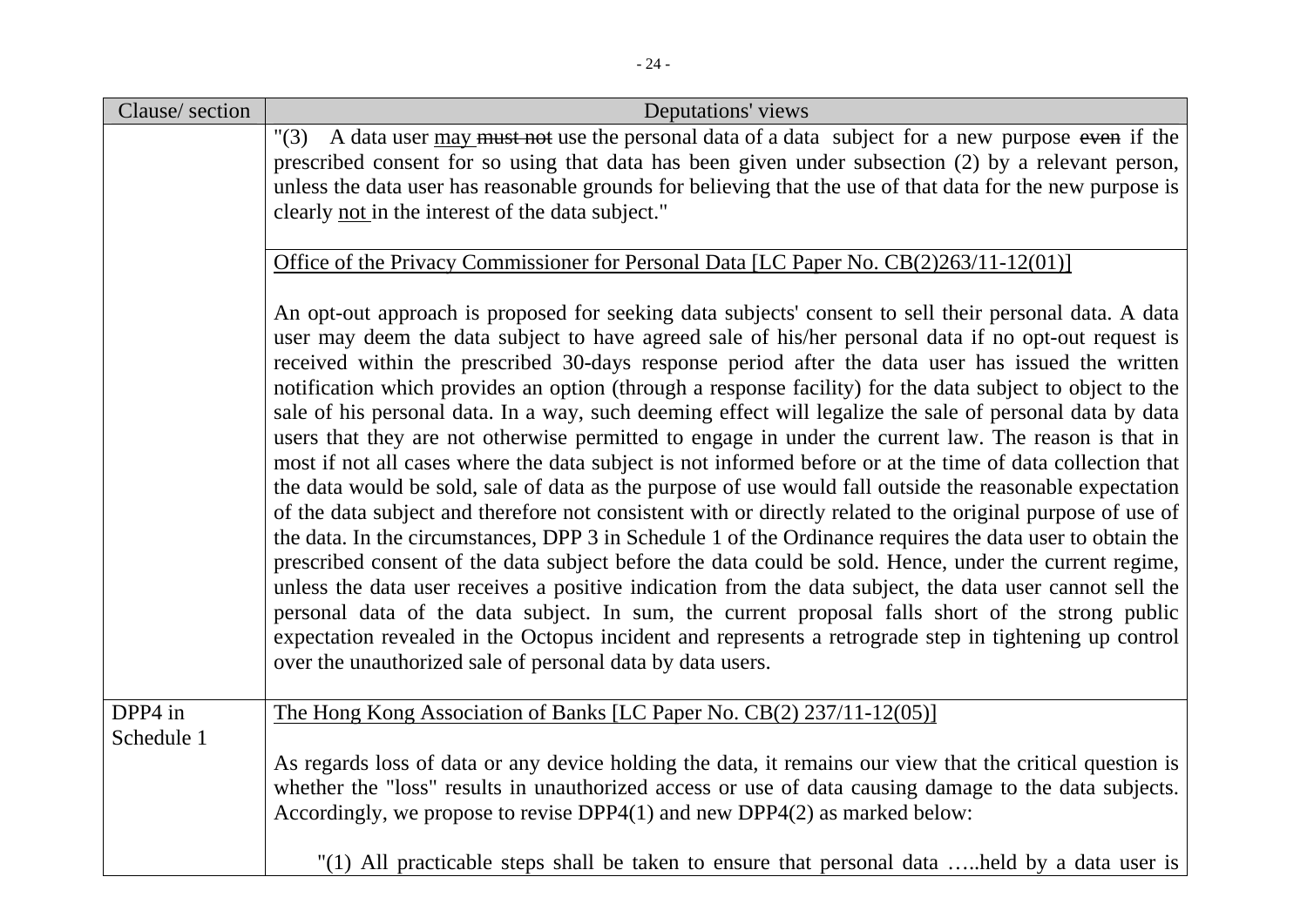| Clause/section | Deputations' views                                                                                                                                                                                                                                                                                                                                                                                                                                                                                                                                                                                                                                                                                                                                |
|----------------|---------------------------------------------------------------------------------------------------------------------------------------------------------------------------------------------------------------------------------------------------------------------------------------------------------------------------------------------------------------------------------------------------------------------------------------------------------------------------------------------------------------------------------------------------------------------------------------------------------------------------------------------------------------------------------------------------------------------------------------------------|
|                | protected against unauthorized or accidental access, processing, ensure, loss or use, or loss                                                                                                                                                                                                                                                                                                                                                                                                                                                                                                                                                                                                                                                     |
|                | actually resulting in unauthorized or accidental access, processing, erasure or use of data                                                                                                                                                                                                                                                                                                                                                                                                                                                                                                                                                                                                                                                       |
|                | having particular regard to "                                                                                                                                                                                                                                                                                                                                                                                                                                                                                                                                                                                                                                                                                                                     |
|                | (2) Without limiting subsection (1), if a data user engages a data processor, whether within or<br>outside Hong Kong, to process personal data on the data user's behalf, the data user must<br>adopt such contractual or other means as are practicable to prevent unauthorized or accidental<br>access, processing, erasure, loss or use of the data transferred to the data processor for<br>processing, <u>or loss of the data actually resulting in unauthorized or accidental access</u> ,<br>processing, erasure or use of the data."                                                                                                                                                                                                      |
| General issues | Hong Kong Retail Management Association [LC Paper No. CB(2)416/11-12(02)]                                                                                                                                                                                                                                                                                                                                                                                                                                                                                                                                                                                                                                                                         |
| (i)            | <b>Sanctions</b>                                                                                                                                                                                                                                                                                                                                                                                                                                                                                                                                                                                                                                                                                                                                  |
|                | (a) The new sanctions that are imposed are severe $-$ up to \$1,000,000 in fines and 5 years<br>imprisonment. The highest level of fine at the Magistrates Courts is level 6 with a fine of \$100,000. The<br>maximum term of imprisonment under District Court is 7 years. Criminal penalties should be<br>proportionate to the offence, including the seriousness of the damage suffered by the data subject. We<br>understand the reasons for increasing the level of fines, but we do not agree with the proposal to impose<br>custodial penalties. It is very disappointing that the Government has not provided any justification in<br>the explanatory memorandum explaining the reasons for the proposed level of fines and imprisonment. |
|                | (b) There is a heavier penalty for repeated contravention of enforcement notices. We suggest that<br>guidelines should be provided on specific steps required to remedy contravention in compliance with<br>the enforcement notices.                                                                                                                                                                                                                                                                                                                                                                                                                                                                                                              |
| (ii)           | <b>Use of Personal Data in Direct Marketing</b>                                                                                                                                                                                                                                                                                                                                                                                                                                                                                                                                                                                                                                                                                                   |
|                | We understand the requirement that Personal Information Collection Statements (PICS) should contain                                                                                                                                                                                                                                                                                                                                                                                                                                                                                                                                                                                                                                               |